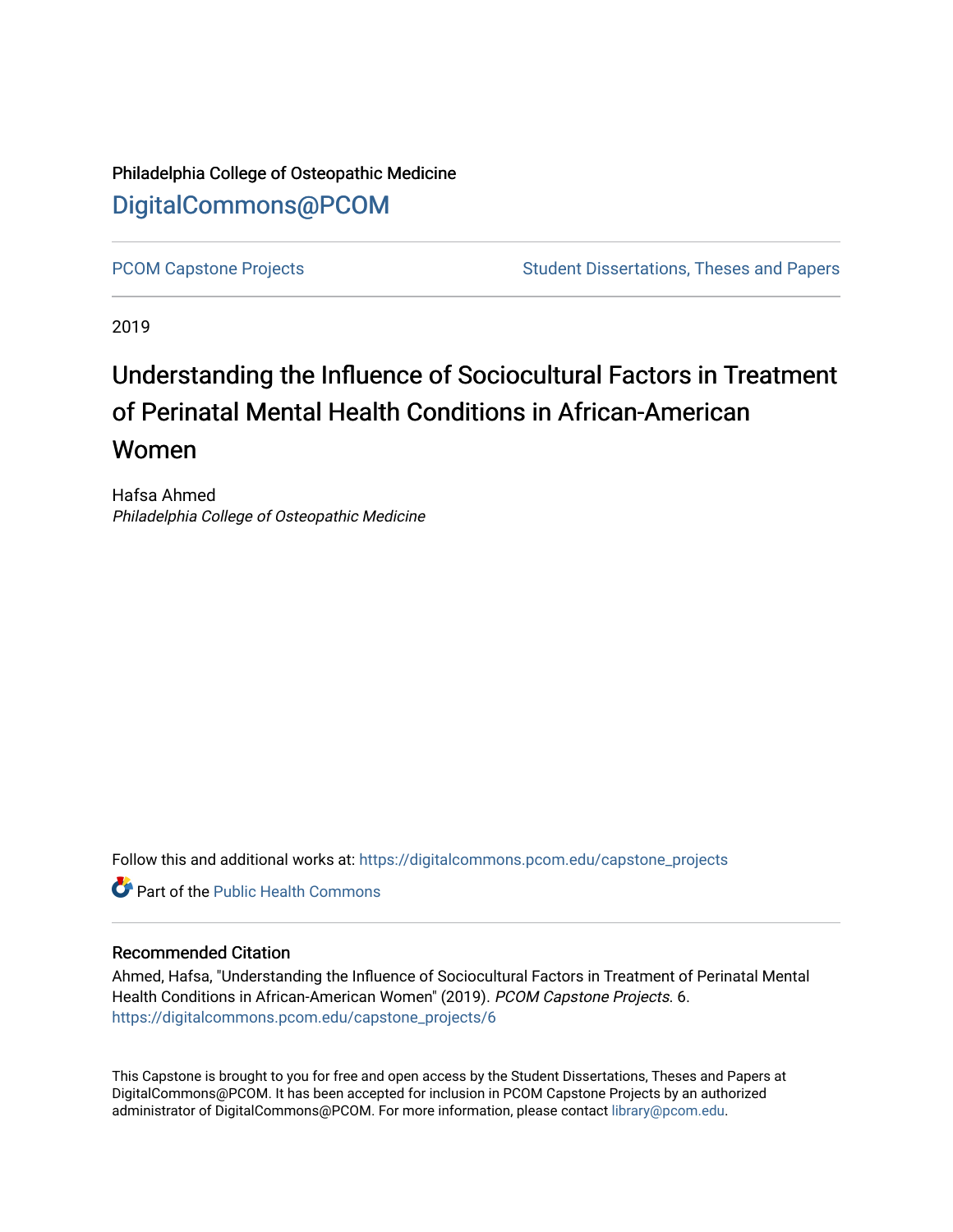Understanding the Influence of Sociocultural Factors in Treatment of Perinatal Mental Health

Conditions in African-American Women

Hafsa Ahmed

ha245225@pcom.edu

Philadelphia College of Osteopathic Medicine

A capstone submitted in partial fulfillment for the degree Master of Science in Biomedical

Sciences-Public Health Concentration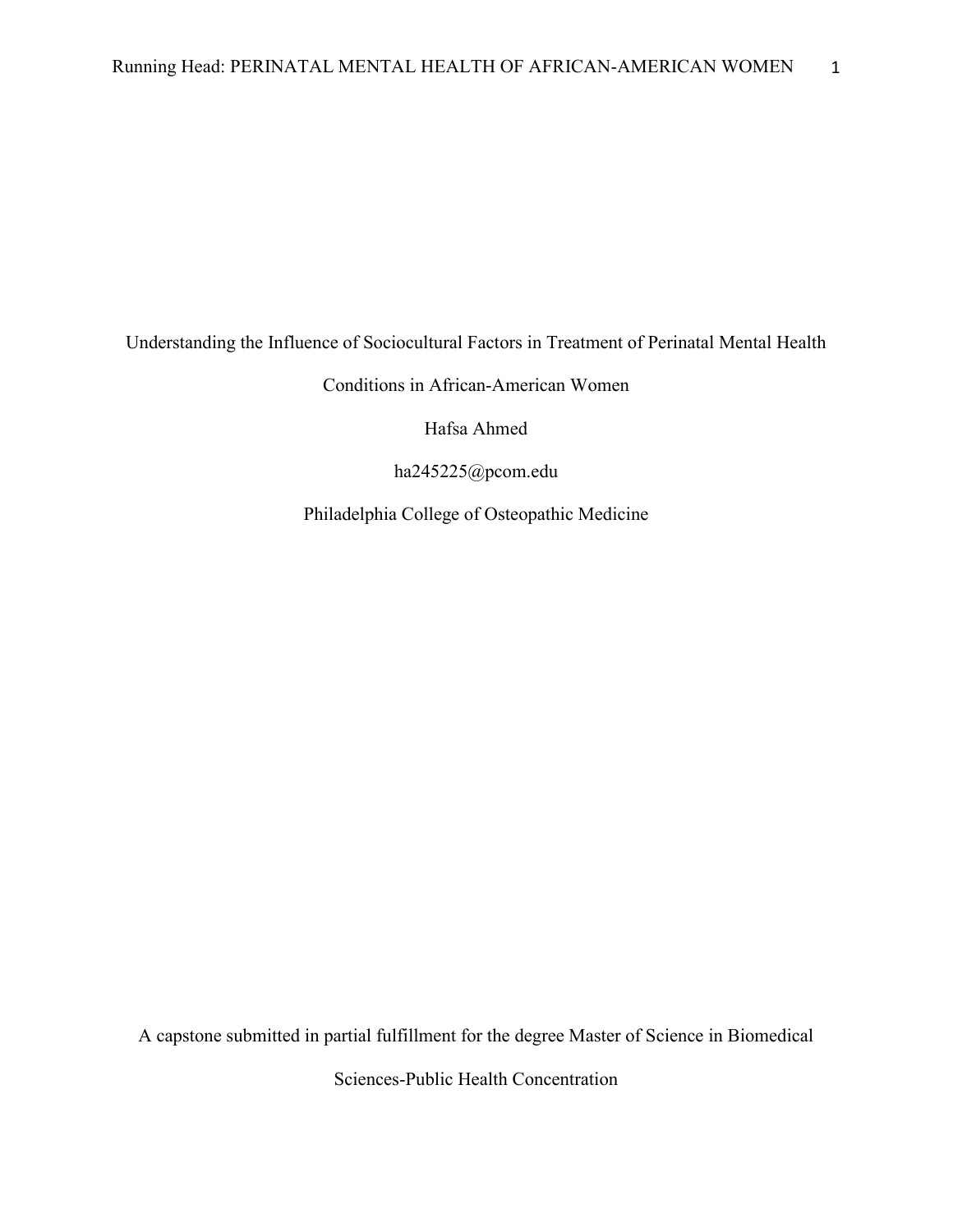# **TITLE: Understanding the Influence of Sociocultural Factors in Treatment of Perinatal Mental Health Conditions in African-American Women**

#### **OBJECTIVE:**

Over the past few decades, global strides have been made to improve infant mortality and health through preventative interventions. Yet, not enough importance is given to mothers and the risk factors surrounding their mental health during pregnancy and beyond childbirth. Chronic stress and hypertension serve as great risk factors for complications in pregnancies amongst Black women. Previous research explains that stress from work or working multiple jobs, low income levels, home environment conditions, and limited access to quality food and healthcare could contribute to antenatal mental health disorders in African American women. Although racial microaggressions in everyday life cannot be controlled for, Black women could improve their health outcomes by seeking mental health treatment throughout their pregnancy. Common perinatal mental health disorders disproportionately affect women of color due to psychosocial factors and avoidance of seeking treatment due to stigma within their respective culture. In addition, Black women have undiagnosed mental health issues such as anxiety, depression, and bipolar disorder. Often, Black women are isolated from appropriate clinical care which puts them at further risk for pregnancy-related complications. Within the U.S, there is emphasis on increasing access to healthcare services and clinical knowledge. However, not enough research has been done on the role of cultural factors in perinatal mental health amongst the African-American population, especially, in the city of Philadelphia, where maternal mortality rates continue to rise. Moreover, although maternal mortality review boards and mental health care services are available, there is little information on the perception of perinatal mental health and mental health treatment services within the African-American community. A comprehensive approach for data collection must be used to gain further understanding about the effect of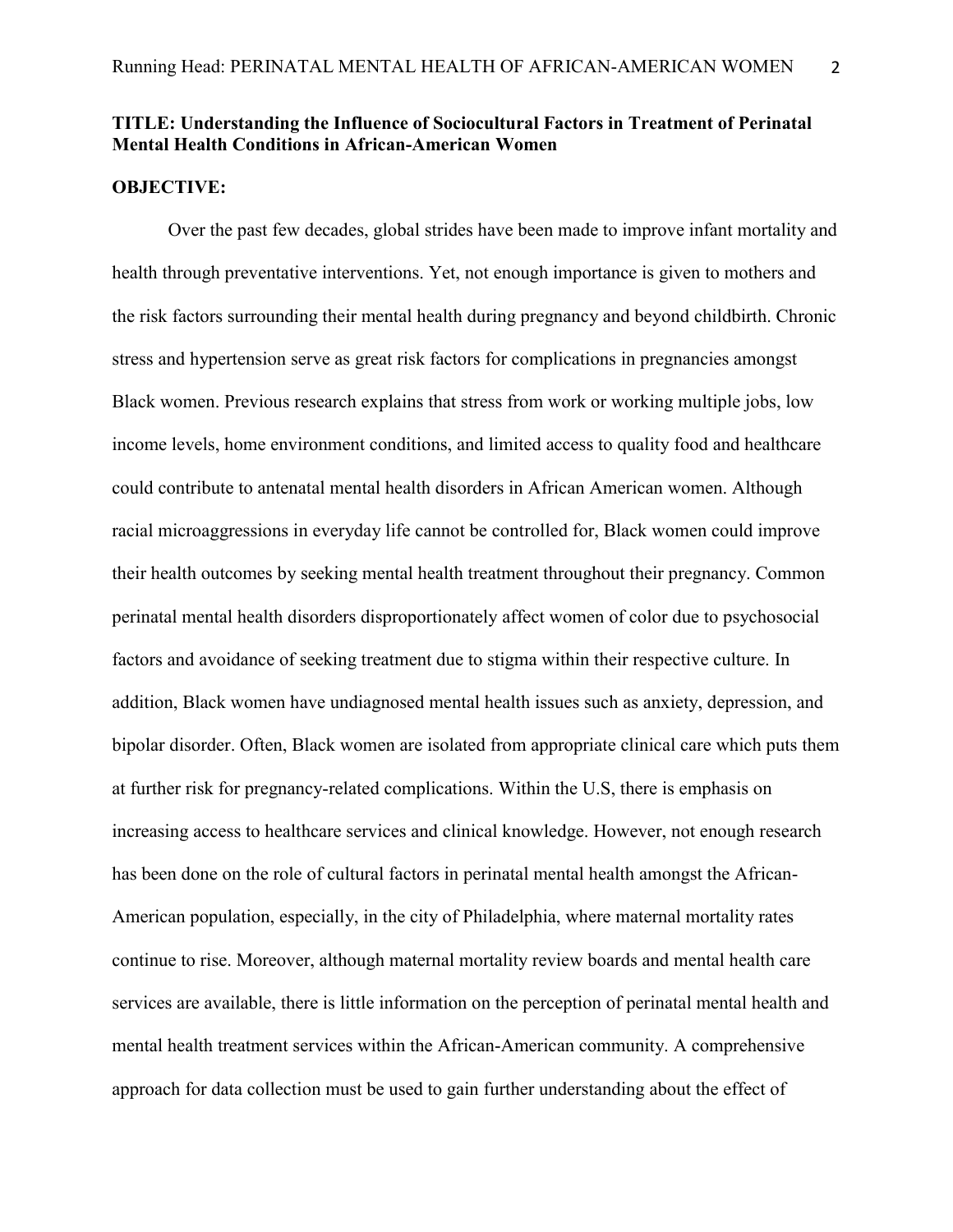sociocultural factors surround perinatal mental health, and ultimately, its impact on the health outcomes of pregnant Black women.

# **METHODS:**

Several databases such a PubMed, MEDLINE, Embase, and Google Scholar will be used to search for articles pertaining to common perinatal mental health disorders and its associated pregnancy-related health outcomes. A systematic literature review will be conducted to determine cultural and social factors surrounding mental health choices and outcomes amongst Black women.

# **EXPECTED OUTCOMES:**

Through the systematic review of the literature, several sociocultural factors will connect the associations between common perinatal mental health disorders and its barriers in receiving adequate mental health care treatment. These findings can have important implications on the impact of health outcomes of pregnant Black women in Philadelphia as well as determine the role of the current U.S. healthcare system in delivering targeted mental health care to African-American communities with low levels of detection and high levels of mental health disorders. A comprehensive approach for collecting data must be used to gather further information about the effect of sociocultural factors on perinatal mental health and the health outcomes of expectant African-American women.

#### **Background:**

Although it seems like maternal mortality is a problem of developing countries, this is not the case. Since 1994, a majority of developing countries are displaying a general decline in maternal mortality rates while rates in the United States continue to climb. The United States spends trillions of dollars on health care which has led to successful health outcomes such as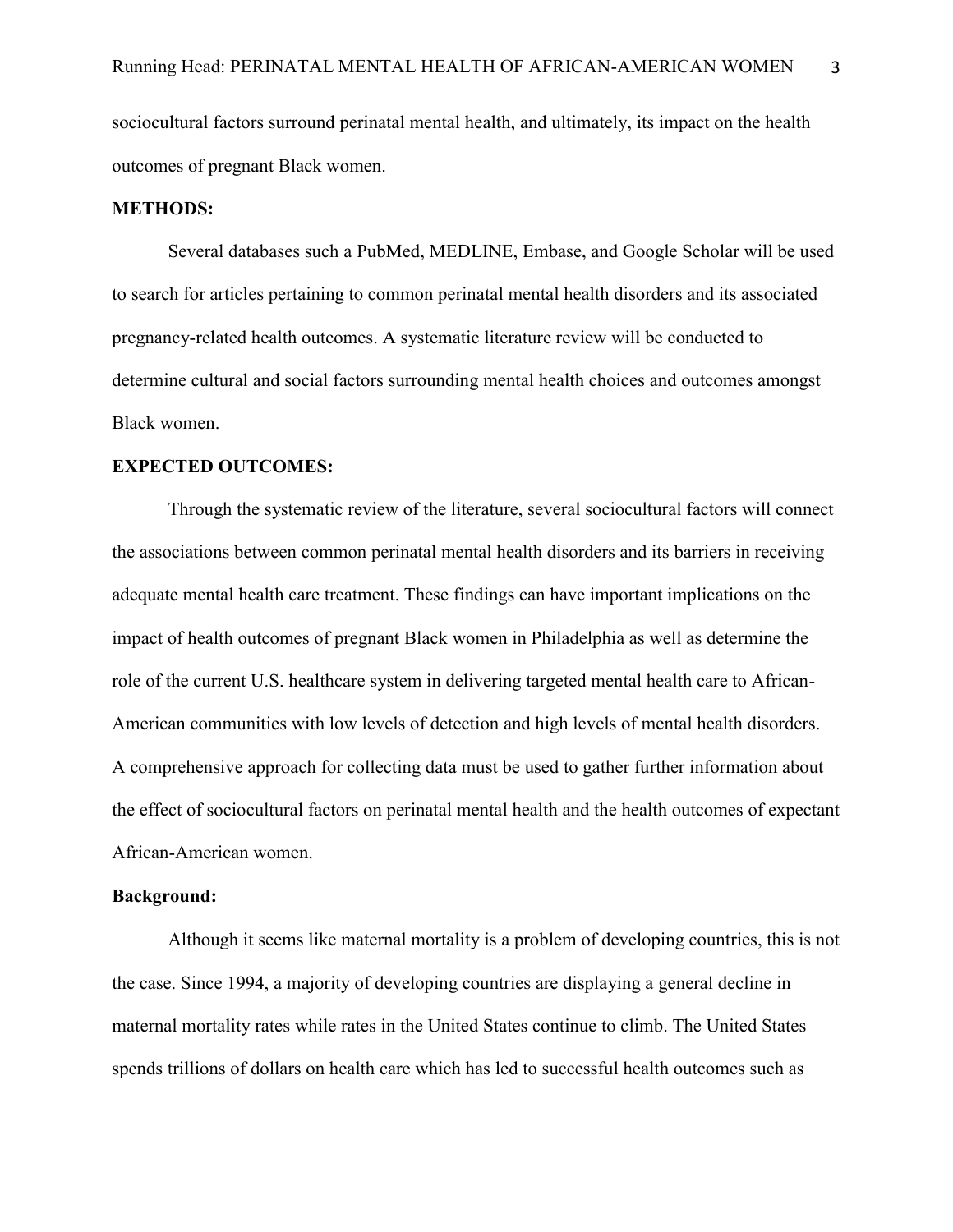declining infant mortality rates (CDC, 2018). Yet, there is an alarming number of women who die from preventable causes during pregnancy and/or childbirth. Among the most shocking of these disparities is the health outcomes of racial groups, particularly in the African-American population. According to the CDC, black women experience "40 deaths per 100,000 live births" compared to "12.4 deaths per 100,000 live births" for white women (CDC, 2018). The city of Philadelphia is not doing any better than the country as a whole. The Philadelphia Department of Public Health has identified 55 maternal deaths in a three-year span between 2010-2012. Women in the Philadelphia metropolitan area had higher rates of pregnancy-related complications and mortality than the national average (City of Philadelphia Department of Public Health, 2015). While mortality rates amongst white women and other races seem to be improving overall, the gap in racial disparities in women's health is widening, leading to an upward trend of maternal mortality within the U.S (CDC, 2018). However, not enough research has been done on the influence of cultural, and economic factors amongst the African-American population, especially in the city of Philadelphia where mortality rates continue to rise.

In most developing countries, disparities in access to maternal health services and socioeconomic status of women are considered one of the leading causes of maternal mortality ratios. Although women in the U.S. do not face the same environmental factors, the burden of maternal mortality seems to be just as prevalent in this country. Even when controlling for variables such as education, income, and healthcare access within urban, U.S. cities., Black mothers are continuing to suffer from pregnancy-related deaths at disproportionate rates. Black women in the U.S. have the same chance of surviving pregnancy or childbirth-related complications as women in Mexico or Uzbekistan (WHO, 2018). High income and education levels in Black women do not serve as a protective factor against pregnancy and childbirth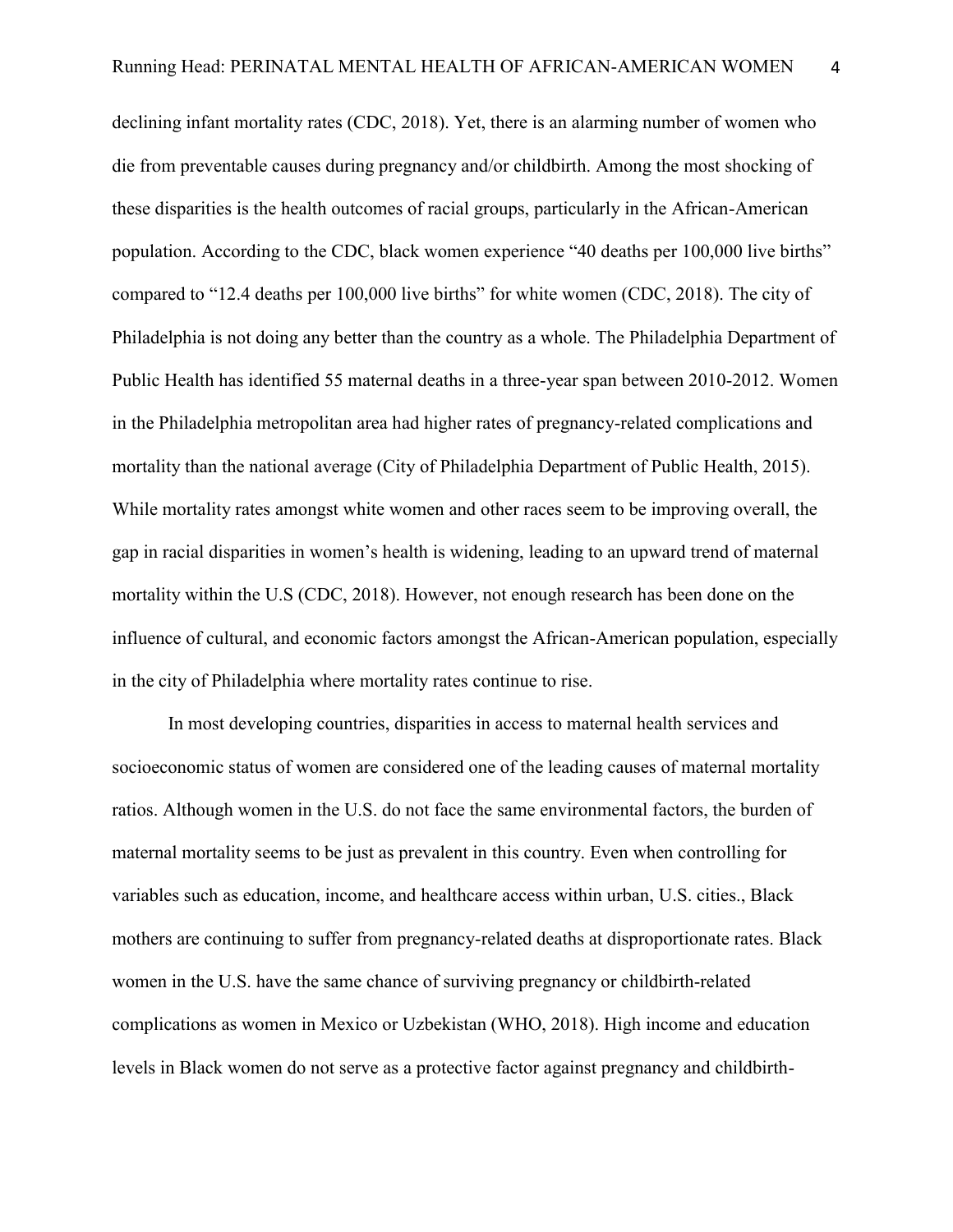related complications and/or deaths. Chronic stress follows African-American women throughout their life course due to stressors in their workplace environment, healthcare system, and living conditions. The chronic stress of being a Black woman in the U.S. takes a physical toll on the human body. Previous research has established a correlation between stress and the weakening of structures within the body's cardiovascular, immune, and digestive systems, amongst other organ systems. Thus, an increased risk for infection and chronic diseases disproportionately affects African American communities.

#### **Perinatal and postpartum maternal health:**

Stress and hypertension serve as great risk factors for complications in pregnancies amongst Black women. Throughout the course of pregnancy, chronic conditions can be managed through public health programs and interventions. However, research by Ward et al. (2009) found that many Black women also have undiagnosed mental health issues. According to Ward et al. (2009), stress from work or working multiple jobs, income levels, home environment conditions, geographical location, and limited access to quality food and healthcare could have an effect on mental health issues in African American women (Ward, 2009). Although racial microaggressions in everyday life cannot be controlled for, Black women can improve their health outcomes by seeking mental health treatment throughout their pregnancy. Access to mental health services is important because the complications and risks of a pregnancy do not end after childbirth. Therefore, maternal health care holds just as much value after the pregnancy is complete. Providers must place importance on the biological needs of Black mothers who struggle with issues of postpartum depression, hypertensive disorders, and heart failure. Lack of mental health treatment can have an impact on overall health conditions in Black women by potentially exacerbating preexisting health conditions or leading to more adverse outcomes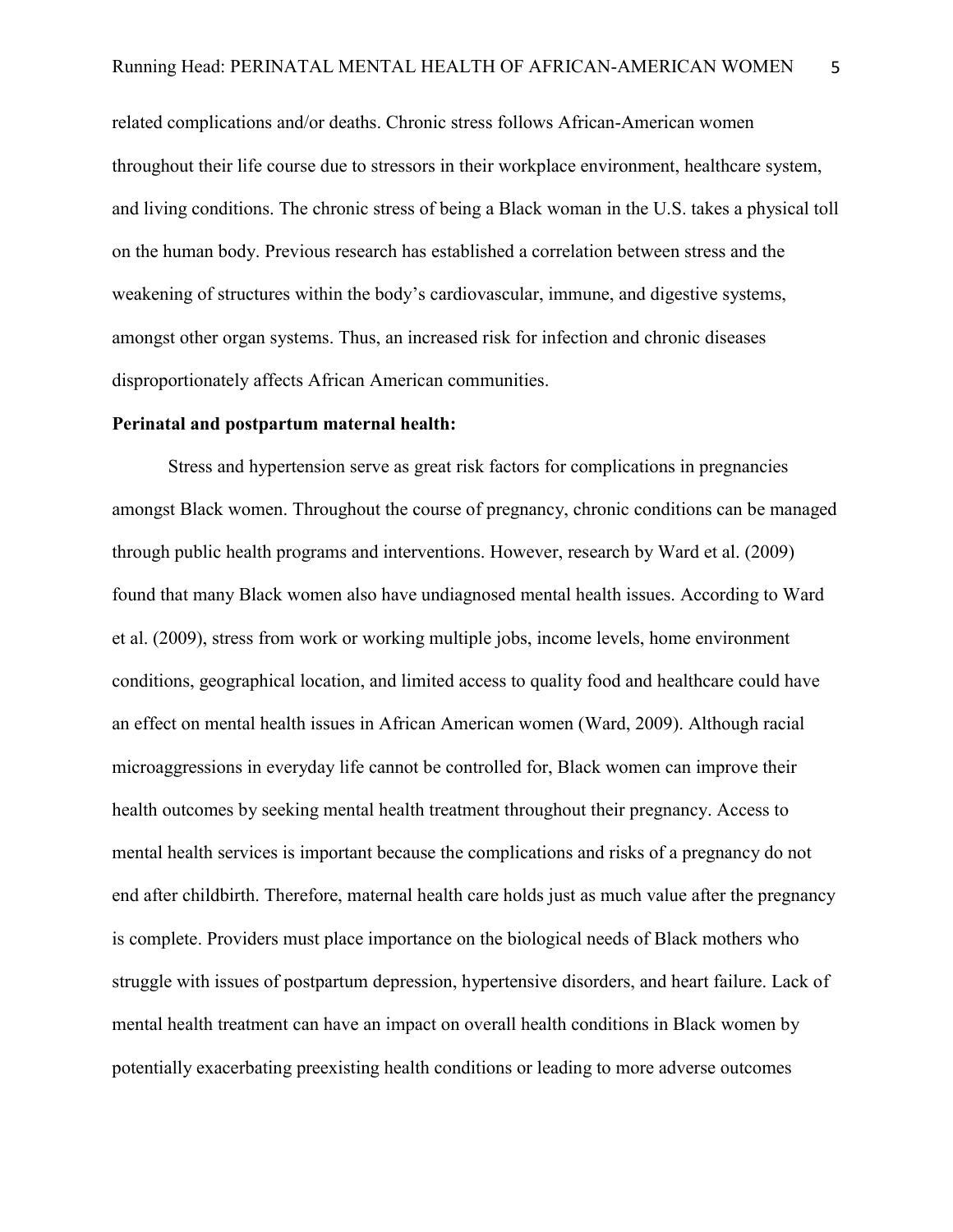throughout a mother's pregnancy and/or childbirth experience. Further evidence-based research needs to be conducted to determine an association between poor perinatal mental health conditions and maternal mortality.

# **Perinatal Mental Health and its effect on Maternal Health and Mortality:**

Perinatal mental health should be treated as a significant risk factor for maternal mortality. The mental health status of the mother is important for the sake of her own health outcomes but also for the effect it has on the health of her baby and surrounding family unit. According to the World Health Organization, the term perinatal refers to the time period 22 weeks of gestation to seven days post-childbirth (WHO, 2018). Antenatal is a synonym for prenatal, referring to the course of pregnancy. If the mental health of the mother is comprised, this can take a toll on the parenting and nurturing of a newborn. According to the Agency for Healthcare Research and Quality (AHRQ), depression is the most common perinatal health symptom, and moreover, postpartum depression affects 1 out of 9 women (AHRQ, 2005). Many people believe postpartum depression is a natural response to a major, life changing event in a woman's life. However, research claims that symptoms of postpartum depression are more intense and last longer than normal "baby blues" (CDC, 2018). In many women, perinatal mental health disorders are a precursor for postpartum depression. Moreover, perinatal mental health disorders can lead to negative outcomes for the physical health of the mother and baby. For an example, pre-eclampsia, lower birth weight infants, and pre-term babies may all be caused by antenatal depression. Black women are at a 60 percent greater risk for developing pre-eclampsia than White women (Fingar et al., 2017). Any type of prenatal stress can negatively affect the fetal development of the baby which could affect the health of both the baby and mother (Mental Health America, 2018). It is also more likely to affect women with comorbid health complexities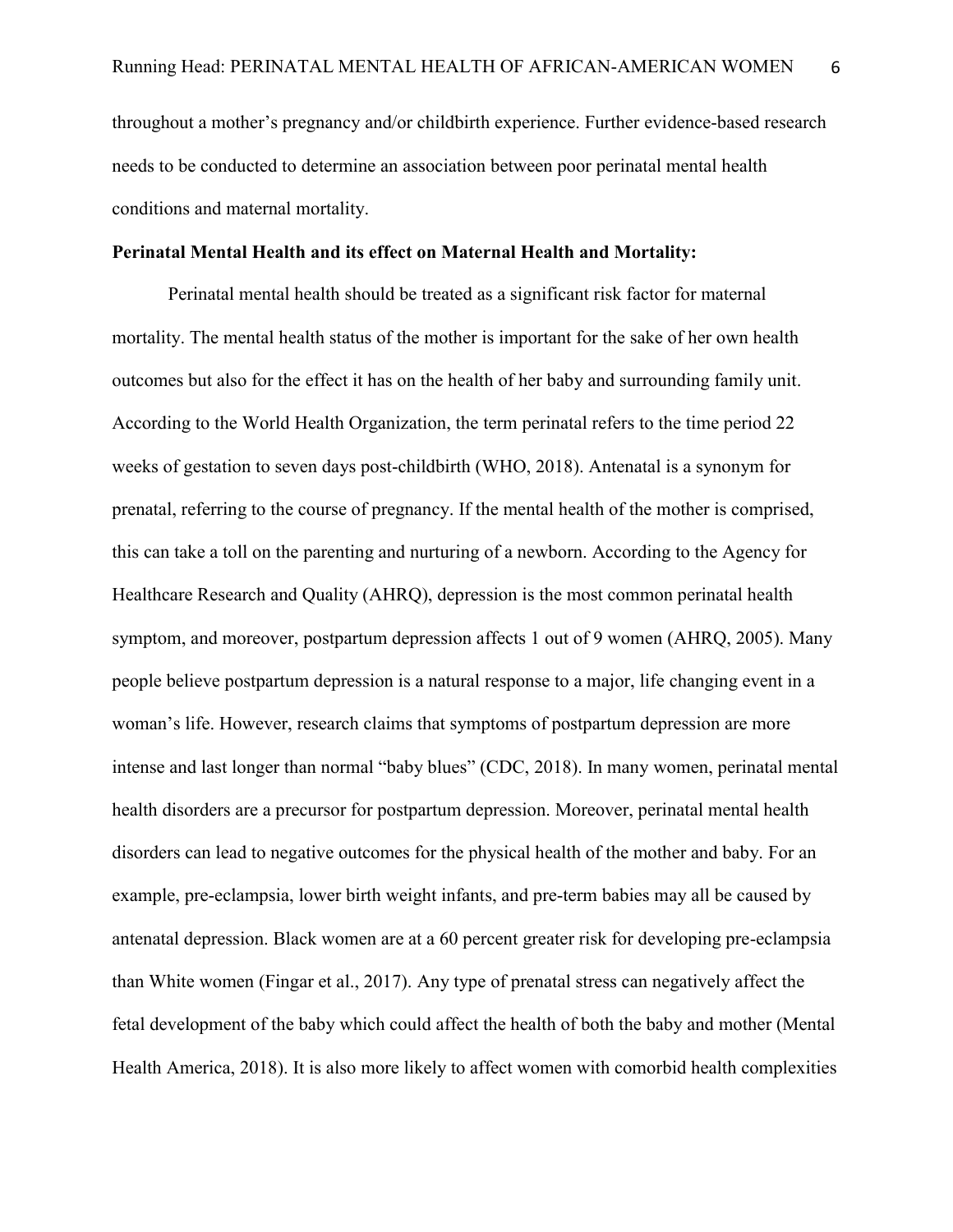such as diabetes, cardiovascular disease, and hypertension. As the child grows, he or she could struggle with their emotional and cognitive development as a result of untreated mental health issues in the mother (Watson et al., 2019).

# **Perinatal Mental Health Outcomes in Black Women:**

According to a recent study, the authors found that women from minority groups face a greater risk of developing mental health problems (Warson et al., 2019). This is largely contributed to the depiction of mental health issues within their respective cultures. Minorities may face a higher burden of mental health disorders due to issues such as social isolation, discrimination faced in workplace settings, and inequity in access to care (Anderson et al., 2017). Barriers in receiving access to care could include lack of awareness and beliefs about mental health disorders, stigma about mental health within their communities, use of alternate coping strategies, and lack of culturally sensitive health services or discriminatory attitudes of health care providers (Watson et al., 2019). In the United States, 25% of African American women were diagnosed with a mental illness (Ward et al, 2009). Yet, only 40% of American women seek help for mental health illnesses with African American women compromising even a smaller percentage of those seeking treatment. Ward et al.'s (2009) study concluded that treatment-seeking barriers include "lower income, poor health, multiple role strain, and the "double minority status" of race and gender" (Ward et al, 2009). According to Matthews et al. (2005), African American women try to maintain the cultural stereotype of the strong black woman. Therefore, in order to live up to this image, they do not view mental health illness as an imminent health threat, and thus, avoid any perceived shame in seeking professional help. Additionally, due to many longstanding structural and racial biases targeting Black Americans, there is cultural mistrust against the U.S. healthcare system (Whaley, 2001). Several studies have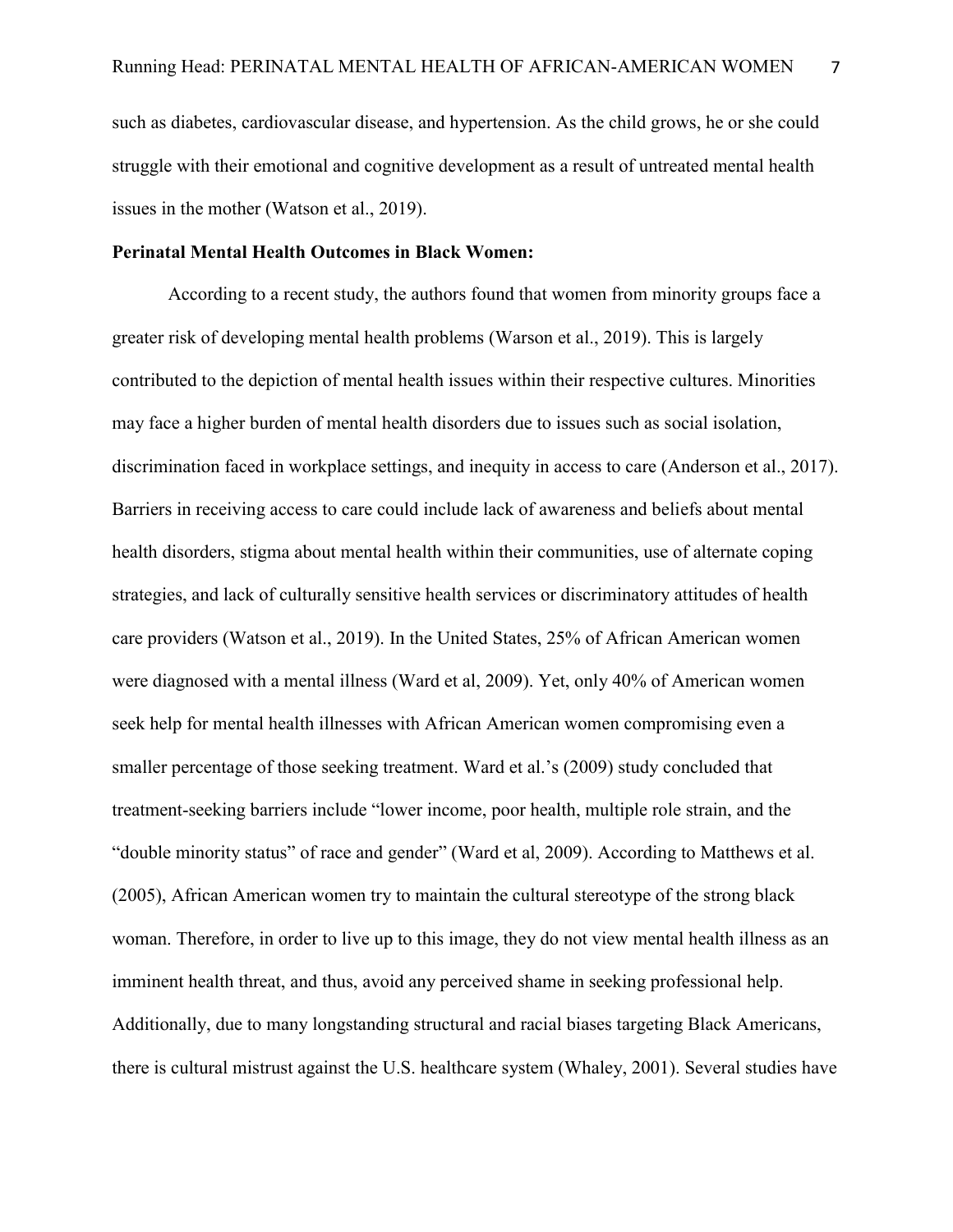shown that this mistrust often leads to avoidance in treatment because African-American women feel their symptoms are minimized or dismissed by their healthcare providers (Alivdrez, 1999). From this review of literature, a greater insight into African American women's beliefs, coping behaviors, and other sociocultural barriers to seeking mental health services will be examined.

# **Mental Health Service in Philadelphia:**

According to Mental Health America (2018), the screening of perinatal mood and anxiety disorders is beneficial to the health of an expecting mother through the course of her pregnancy and up to the first twelve months, post-childbirth. However, the report also stresses the importance of follow-up for mental health services. The most common screening method for depression is the Edinburgh Postnatal Depression Scale (EPDS).

In a recent case report done over a span of 15 years, the authors examine the lack of progress in Philadelphia's health care delivery to expectant mothers. Philadelphia, Pennsylvania is the 5th largest urban city in the United States. The report states that the number of women who received no antenatal care during their first trimester of pregnancy increased between 1997 and 2011. Although all racial groups exhibit this increase, non-Hispanic Black women experienced the steepest increase in rates. If this trend continues into the year 2020, the authors predict that 72% of non-Hispanic Black women in the Philadelphia area are projected to not receive antenatal care during their first trimester. The case report also notes that a shortage of maternity wards due to closure of hospital units has led to a decrease in access to care.

#### **Methods:**

#### Design:

This study will use a meta-analysis design to systematically review literature on the topic of perinatal mental health of Black mothers and its subsequent effect on the health outcomes of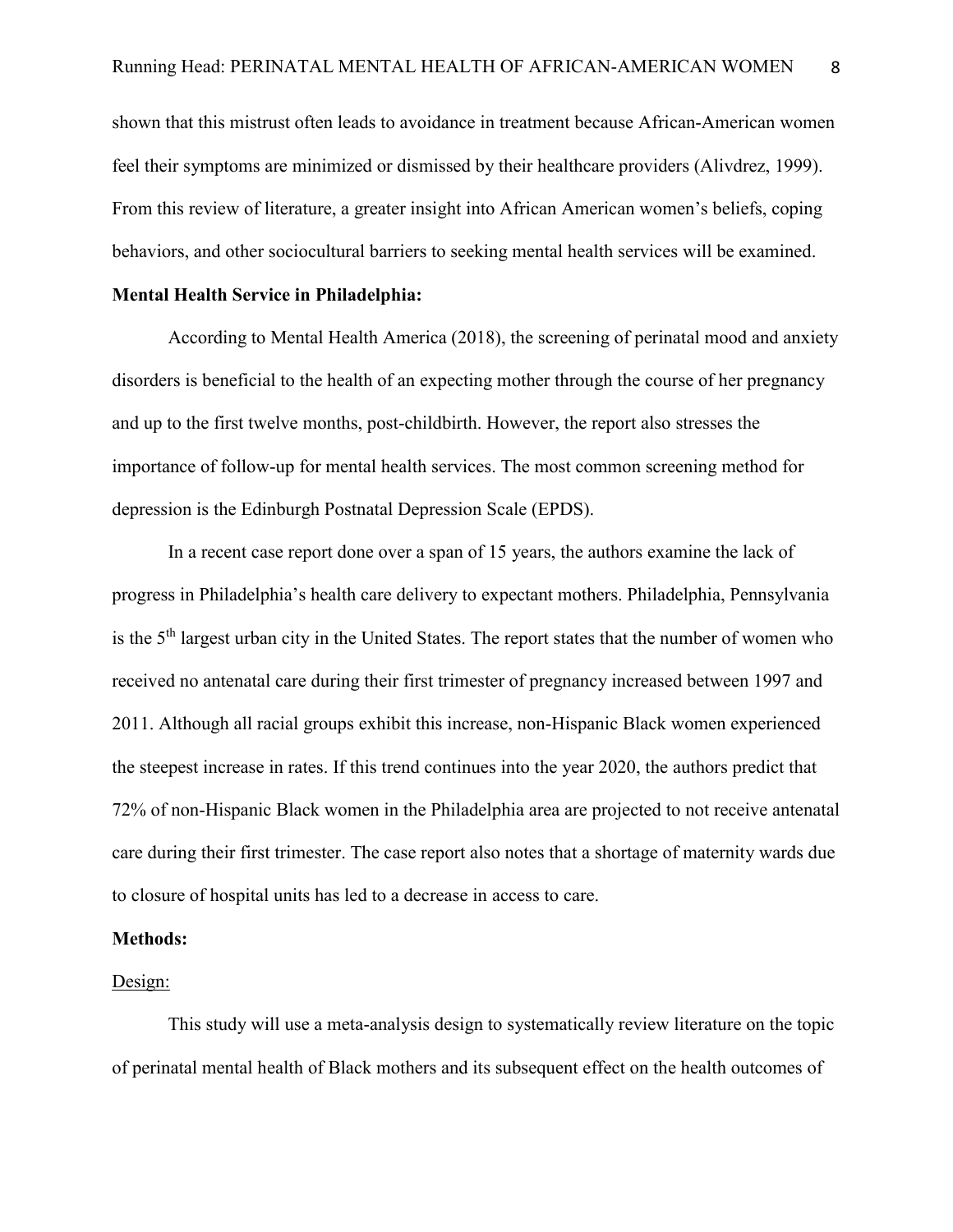their pregnancy and/or childbirth. This study aims to determine the structural and individual level barriers in receiving prenatal mental health care, including social disadvantages, cultural influences, and systemic biases. By a conducting a meta-analysis, this study will examine current and/or developing research to determine the factors surrounding negative health outcomes of expectant Black women, specifically within the Philadelphia area. Lastly, this search strategy will lead to possible associations between poor perinatal mental health treatment and its negative impact on postpartum maternal and infant health.

#### Materials:

Through databases such as PubMed, Google Scholar, MEDLINE, and Embase, I will be searching peer-reviewed articles within the years 2005-2019 to ensure the material is current or still relevant to the topic of interest. In order to select pertinent articles which are beneficial to the review, I will be searching for the following keywords: perinatal depression, perinatal mood and anxiety disorders, postpartum depression, African American mental health, Philadelphia mental health, and maternal mortality. Since there will be no human subjects interviewed, this study will not need an IRB review.

#### **Results:**

#### Coping Mechanisms against Perceived Racial Discrimination:

Black women living in the United States are at a unique intersection of racial and gender oppression (West et al., 2010). When dealing with perceived racial discrimination (i.e. perceptions of negative treatment due to race), Black women either use problem-focused or avoidant coping styles (West et al., 2010). Problem-focused coping directly addresses the source of stress and works toward actively changing the outcome. Avoidant coping tries to suppress any emotions that result from a stressful situation. Instead of trying to confront the problem, an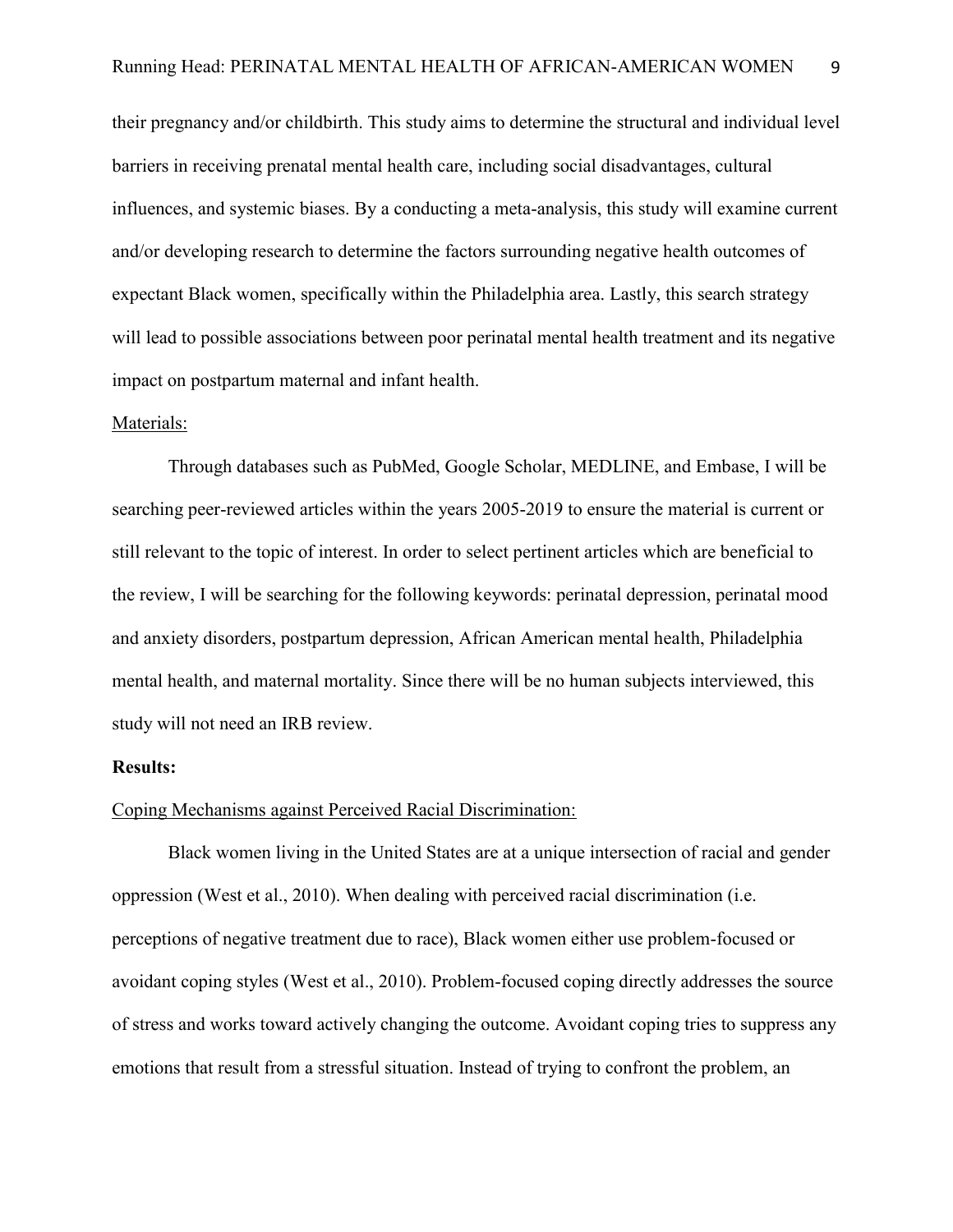individual may try to suppress their emotions, isolate themselves, or seek comfort in healthdamaging activities such as drugs and alcohol. In West et al.'s (2010) article, the authors examine how these two different coping styles affect the relationship between perceived racial discrimination and its effect on the mental health of Black women, specifically studying depressive symptoms. They found that problem-focused coping mechanisms are beneficial in decreasing the effect of racial discrimination on depressive symptoms (West et al., 2010). On the other hand, Black women with high levels of avoidant coping display a positive association between racial discrimination and depressive symptoms. This means that avoidant coping is not an effective strategy in dealing with racism. Therefore, Black women who actively seek emotional support whether through surrounding social networks, formal psychoeducation, or a general prioritization of mental health had lower levels of depressive symptoms.

Unfortunately, racism has perpetuating effects that permeate beyond the individual level. Even if a Black woman is not the direct target of discriminatory actions, she may experience racism at interpersonal, institutional, cultural, and multiple other societal levels (Brandolo et al., 2009). Environmental conditions associated with racism such as poverty, neighborhood violence, and neighborhood segregation can have short term and long-term effects on the health conditions of a Black woman. An accumulation of racism-related stressors throughout a woman's life can lead to poor physiological conditions which can be increasingly dangerous for an expecting mother. According to Mitchell & Ronzio (2011), within the African American population, an increasing number of negative and traumatic life events such as a history of abuse and witnessing community violence leads to an increase in symptoms of depression and anxiety. The living conditions associated with racism limit the amount of healthy coping resources and strategies.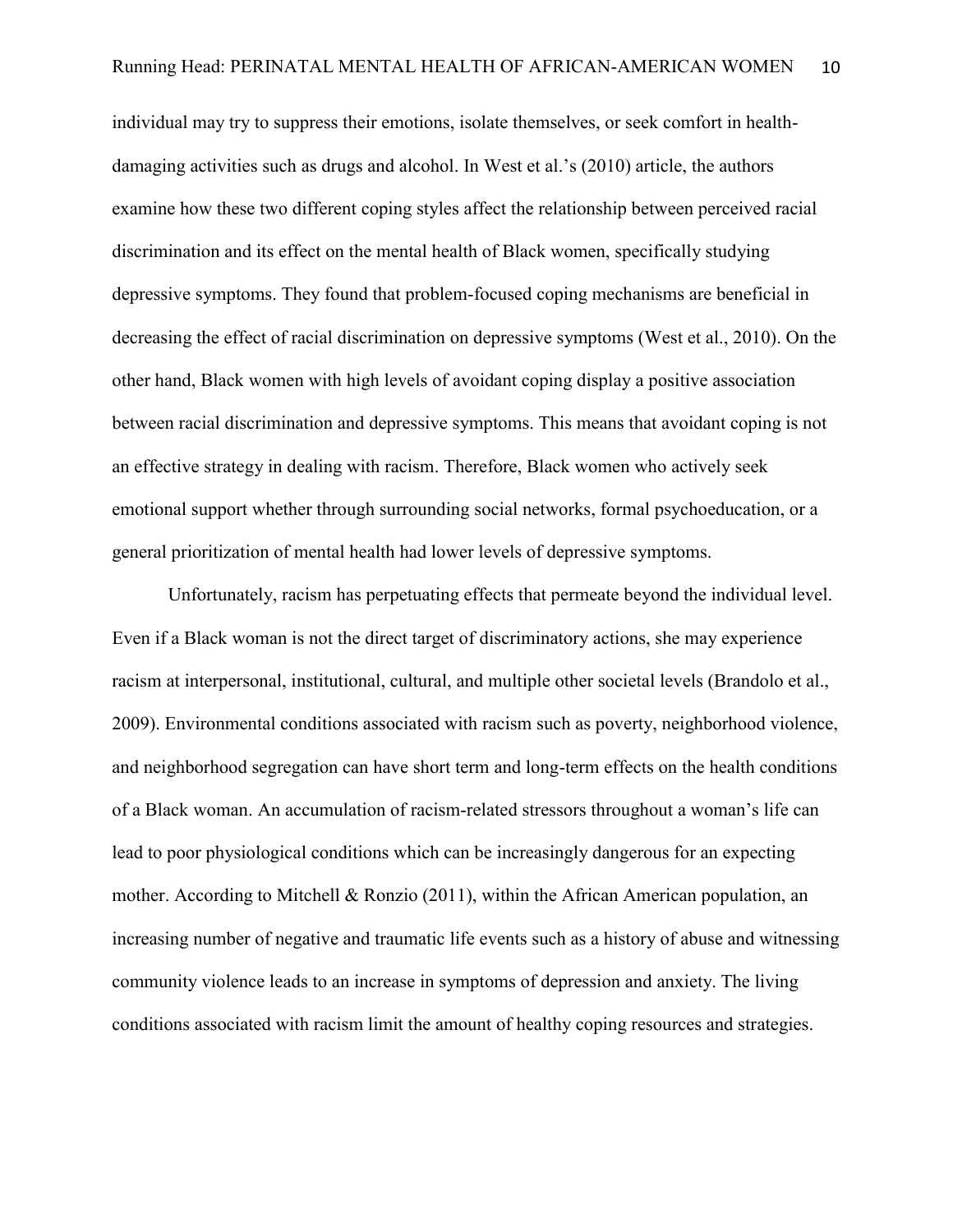Thus, coping strategies may need to be adjusted depending on the individual's situation and throughout their lifetime.

# Racial Identities as Protective Factor against Race-Related Stress

Overtime, the exposure to race-related stress negatively affects cardiovascular health and overall physiological well-being. In Jones et al.'s (2007) article, the authors studied the impact of race-related stress and racial identity attitudes on mental health among Black women. Supporting the extensive research on the negative effects of race-related stress on mental health, the study also found that there was a strong correlation with racist stress events and depression (Jones et al., 2007). The authors also concluded that multiple cultural identities serve as a protective barrier against the negative mental health impact of racially charged stressors, particularly against depression (Jones et al, 2007). A Black woman who identifies with multiple roles such as gender, sexual orientation, and social group is less likely to feel the impact of negative mental health outcomes because she might give more importance to other aspects of her identity. However, belonging to multiple disadvantaged groups may lead to additive layers of discriminatory stress that negatively impacts mental health. For an example, a Black woman who identifies as a lesbian may experience greater experience as a member of multiple disadvantaged groups. On the other hand, her multiple identities could serve as a mediating effect between racial microaggression and psychological well-being (Forrest-Bank & Cuellar, 2018). Moreover, Mitchell & Ronzio's (2011) study found that mothers with a strong sense of ethnic identity experienced fewer depressive symptoms when coping with some level of community violence (Mitchell & Ronzio, 2011). Stronger ethnic identities are associated with a greater connection to African American cultural norms such as spirituality and togetherness that help them actively cope with stress due to negative life events and community violence (Mitechell & Ronzio, 2011).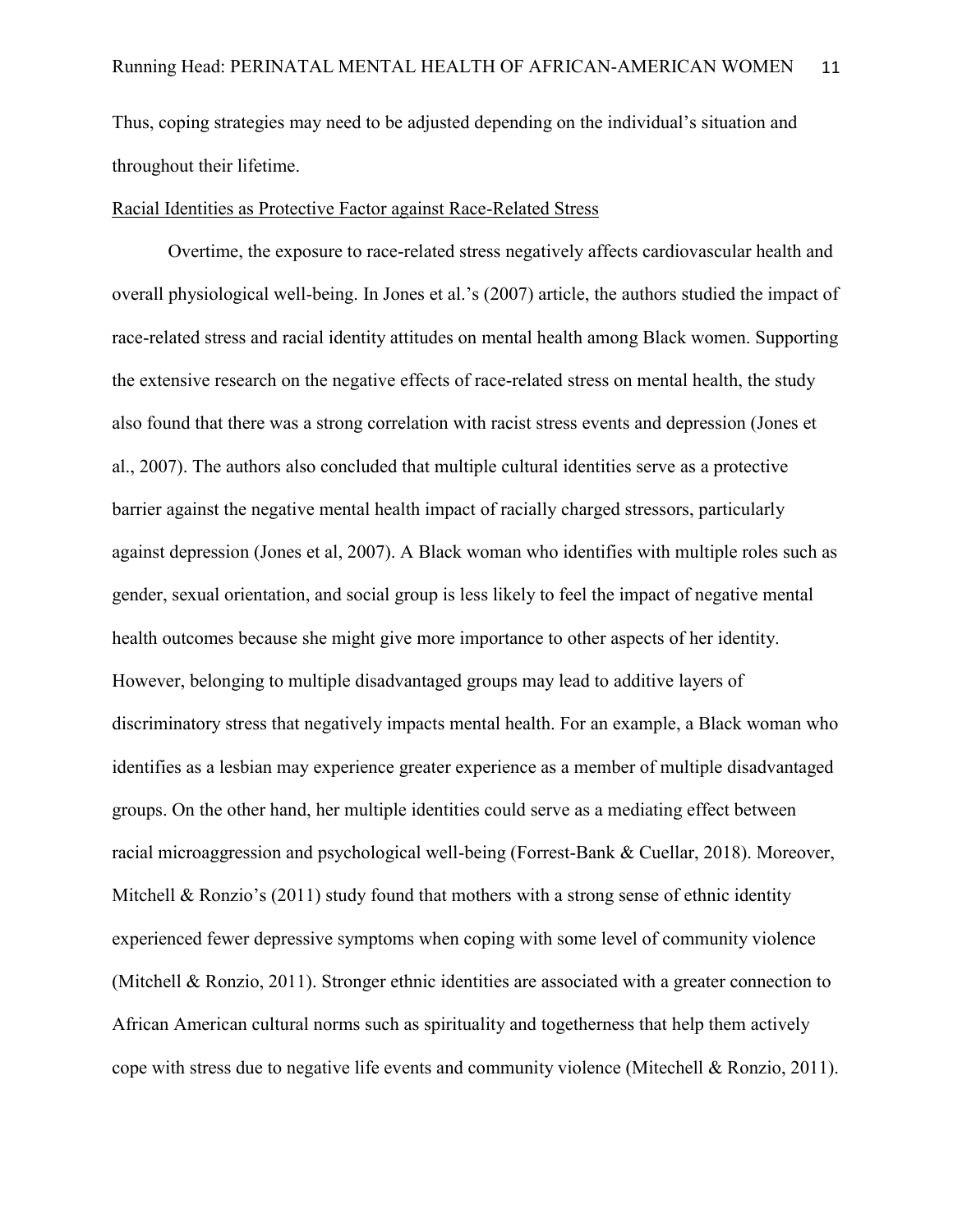Additionally, this study found that emotional resilience and a large network of social support could be used as intervention methods to prevent and treat symptoms of depression and anxiety.

Specific to the perinatal period, rates of perinatal depression are substantially higher in African American women. This demographic is especially vulnerable with rates of perinatal depression estimated to be between 7% and 28% (Lara-Cinisomo et al., 2018). However, despite developments in screening tools and public health efforts to increase rates of diagnosis, the detection of perinatal depression continues to be low among African-American women. According to Lara-Cinisomo et al. (2018), previous research has explored stigma and lack of psychoeducation about PDN to explain these disparities (Lara-Cinisomo et al., 2018). Yet, not enough of research has been done to consider the simultaneous effects of multiple factors. For an example, although previous research has proven that stigma negatively influences treatmentseeking behaviors, there is no background on the effectiveness of psychoeducation measures. Perception of Mental Health and Mistrust of Healthcare System:

According to Dr. Alfiee M Breland-Noble (2004), longstanding cultural mistrust against American institutions and systems exists among the African-American population. Due to years of oppression, including discriminatory and unethical medical practices against members of their community, most Blacks have low levels of faith in healthcare professionals to accurately diagnose their pressing health concerns. These perpetuating beliefs could be a reason why Blacks are less likely to use professional healthcare services. The author also notes a difference in the way Blacks perceive mental health care when compared to their White counterparts. In 2002, the Unequal Treatment report was released which documented empirical evidence of "widespread disparities faced by people of color in interactions with the health service system in general and mental health system in particular" (Breland-Noble, 2004). The report details how Blacks are not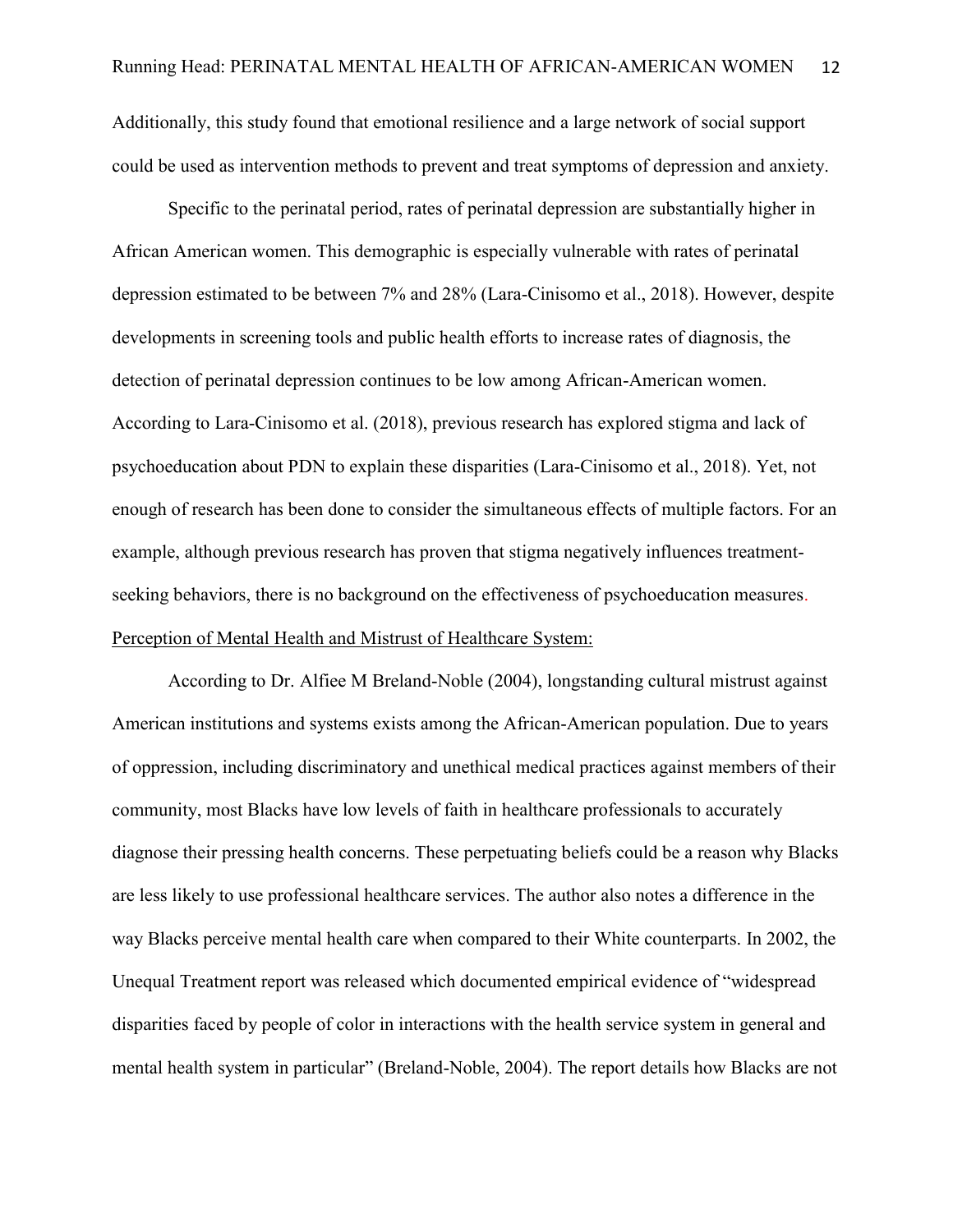sufficiently treated with appropriate psychotropic medications. However, they are more frequently hospitalized involuntarily when compared to the White demographic. The report also notes evidence of disparities even when controlling for "socioeconomic status, severity of illness, and insurance status" (Breland-Noble, 2004).

In order to better understand the barriers related to treatment-seeking behaviors, Leis et al. examined the perception of mental health and the use of mental health services in perinatal African-American women of lower socioeconomic standing. It is well-established that perinatal depression and perinatal mood disorders is more prevalent in perinatal women of African-American background and among women of lower income. Tangible barriers such as accessibility, cost, and availability of mental health services has been the focus of most research studies. However, it is not well understood why treatment-seeking behavior is lowest amongst the groups that require it the most. Leis et al.'s (2011) study found that perinatal women were disinclined to seek mental health services because of a general mistrust in behavioral health specialists like psychiatrist or psychologist. The biggest fear was that providers would be quick to prescribe psychotropic medications as the first line of treatment. In Leis et al.'s (2011) study, the participants generally felt an aversion to psychotherapy because they did not believe it directly changed their situation. Similarly, psychotropic medications such as antidepressants were perceived as dangerous the health of the mother and baby. There was a major concern about the side effects of psychotropic medications that seemed to outweigh the benefits, especially when considering the health of their child. Also, a related reason is that providers would rush to make a diagnosis instead of attempting to understand the patients' concerns (Leis et al., 2011). Moreover, it is difficult for patients to open up to their providers because they do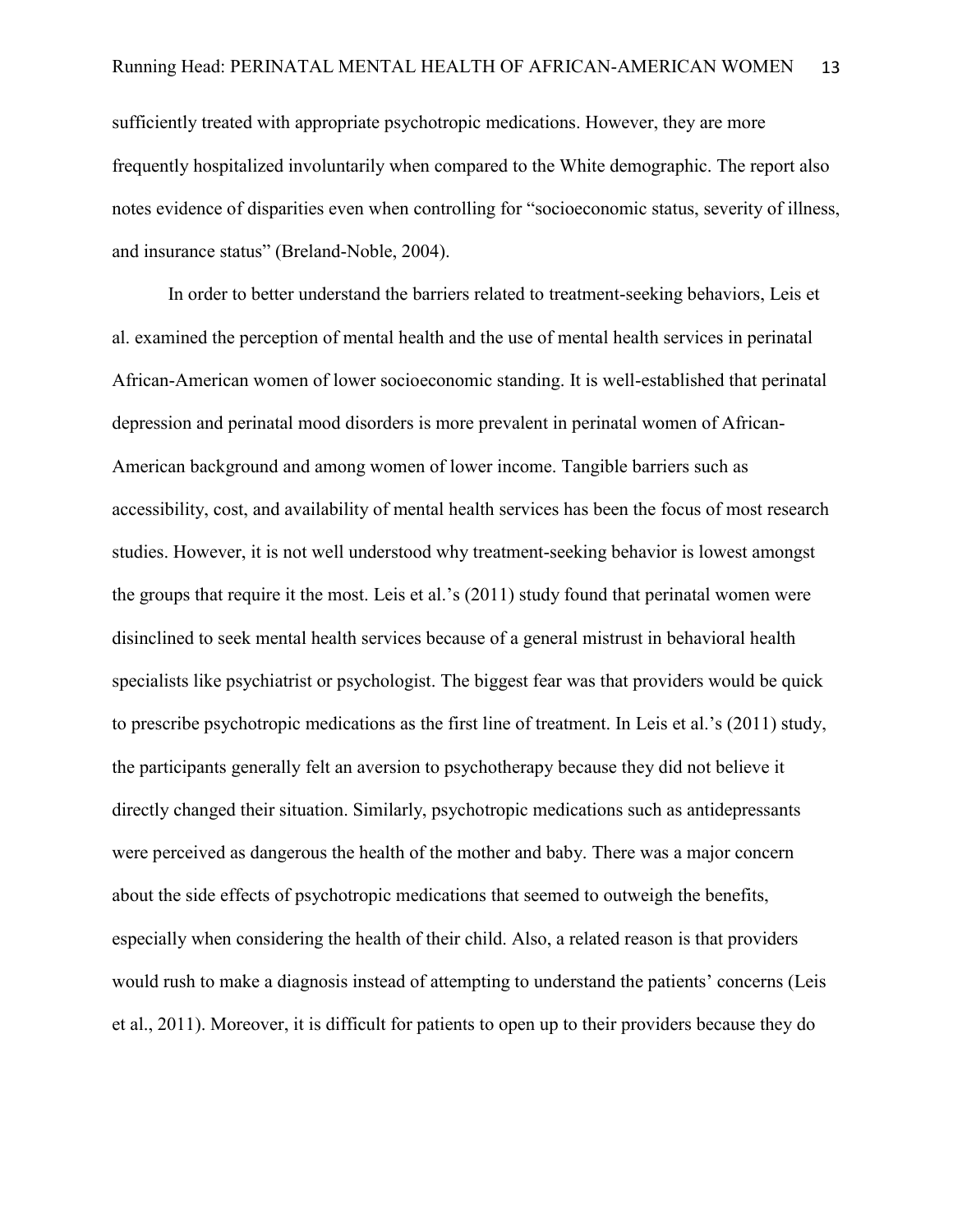not expect them to relate to their experiences. Thus, many African-American find a greater sense of empathy from family or community members who could relate more easily.

Additionally, many African-American women have concerns of confidentiality. Women of lower-income especially fear they will lose their child to Child Protective Services or they will be unable to apply to jobs if they express depressive symptoms to their provider. Overall, perinatal African-American women in low-income, urban communities hold an unfavorable view of mental health care providers and mental health care treatment options. More recently, new research indicates that perinatal women would prefer to be treated for depressive symptoms in primary care settings such as obstetrics rather than specialized, secondary care settings (Goodman, 2009). Community-based programs such as home-based "mobile" therapy could provide a more feasible alternative to behavioral health specialist (Dauber, 2017). In home-based therapy, behavioral health services are available within the comforts of a mother's home. Alternatives to Mental Health Services in Faith Communities:

For many African American women, church and support groups within faith communities serve as an alternative to mental health services. According to Taylor et al. (2000), 9 out of 10 Black Americans "view church as fulfilling multifaceted roles in black communities and having a positive influence in their lives" (Taylor, 2000). Specifically, the role of the minister influences the delivery of mental health services. Ministers are the 'gatekeepers' to professional mental health services (Taylor, 2000). Often, they are the first and only formal leaders of an established institution that an individual may encounter. The cost of mental health services is considered a significant, tangible barrier to many African Americans. Since ministers and clergy offer their services free of charge, many individuals find lack of treatment expense to be more appealing through this alternative form of mental health care. Moreover, ministers provide a direct pathway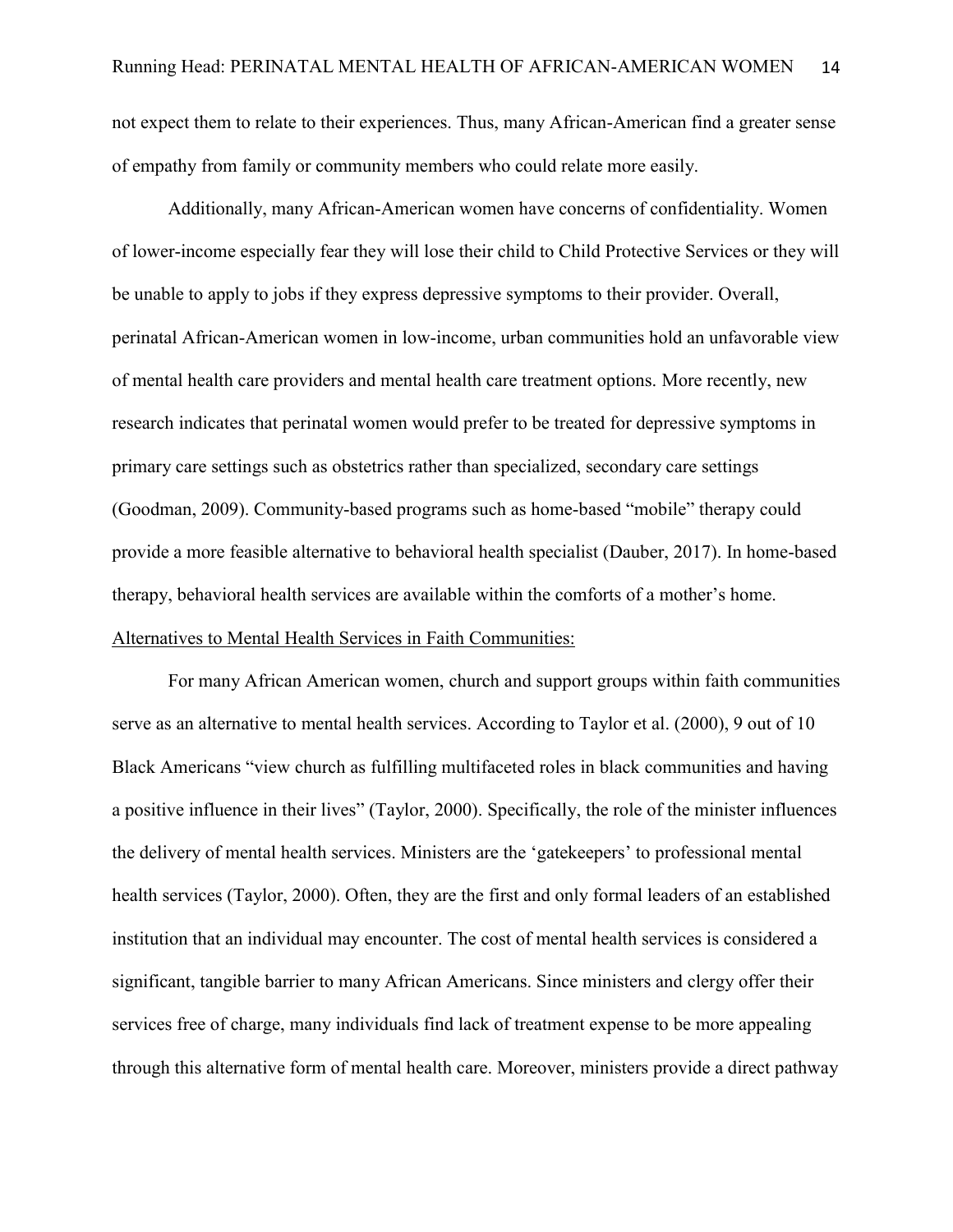to treatment whereas mental health professionals are usually accessed through a consultation or referral, so they add another barrier in seeking care. Usually, ministers have longstanding relationships with regular churchgoers which gives them the advantage of having established rapports with their clients (Taylor, 2000). The disadvantages of using clergy in lieu of formal mental health services is that most of them do not have adequate training or knowledge about the different forms of mental health disorders and the severity of their respective symptoms. Ministers tend to have a biased religious perspective, and therefore, they tend to underestimate the severity of the issue or are unable to recognize warning signs (Taylor, 2000). A large majority of ministers and clergy are unfamiliar with the types of services offered at community health centers because they lack the formal education. Thus, only 10% of clergy will directly refer their community members to mental health professionals for more specialized care (Taylor, 2000). In the larger Philadelphia area, churches play a central role in health care service delivery through church-based programs and other formal service agencies. Typically, the larger the congregation size, the greater the number of resources and financial support, and thus, the more expansive the development of church-based programs. However, most healthcare services that are offered through community health programs address somatic body conditions. Churches within the Philadelphia area show a significant lack of mental health services and/or formal education about the importance of mental health. Along with the congregation size of Black churches, the religious beliefs, extent of formal education, and age of the clergy could be contributing factors associated with the delivery of mental health care services in Philadelphia.

# **Discussion:**

Throughout the past few decades, improvements have been made in increasing access to mental health services and raising awareness for warning signs in school settings and within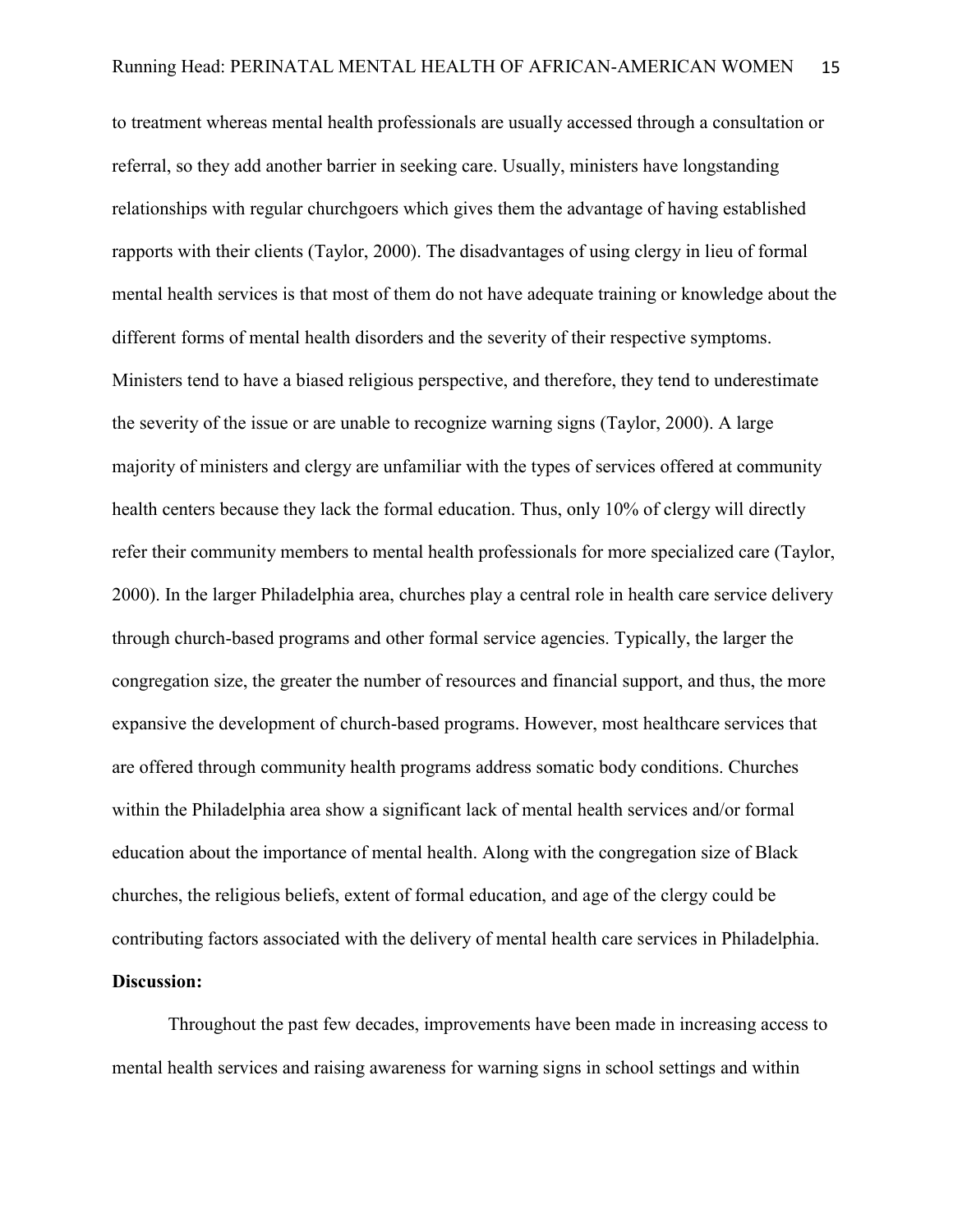various at-risk communities. Also, the establishment of national hotline and crisis call services have helped veterans and young adults in crisis. In 2010, the expansion of Medicaid, through the Affordable Care Act, increased coverage to allow a great number of individuals to receive benefits for mental illness and addiction treatment. However, despite all these efforts, mental health disorders are a pervasive health risk within the African-American community. They are especially detrimental to the health outcomes of a pregnant woman as proven by the upward trend of maternal mortality in Black mothers in the United States. Therefore, healthcare providers should play a more ongoing and active role in the prevention and treatment of perinatal mental health disorders, giving it as equal importance as the management of other chronic health conditions. Primary care physicians should not be negligent in the care of mental health when caring for the physical health of the mother and child. According to Dr. Nash, our health care system separates physical and behavioral health care which presents itself as a barrier in access to treatment (Clarke et al., 2016). It not only presents itself as a financial barrier to appropriate care, but it also makes it difficult to coordinate care between primary care physicians and expertise specialists who provide services such as psychotherapy. For an example, almost 25% of primary care visits are reported to involve depression, but not enough primary care physicians have the appropriate level of training to diagnose and adequately treat common behavioral health conditions (Clarke et al., 2016). In addition to there being a shortage of behavioral health specialists, they are often concentrated in urban cities, adding to the complexity of access to care in rural settings (Clarke et al., 2016). Additionally, since postpartum depression disproportionately affects the low-income demographic, more importance must be given to provide outpatient services for at-risk Black women who may be living in poverty or who may lack insurance or financial means to access care. For an example, future research should study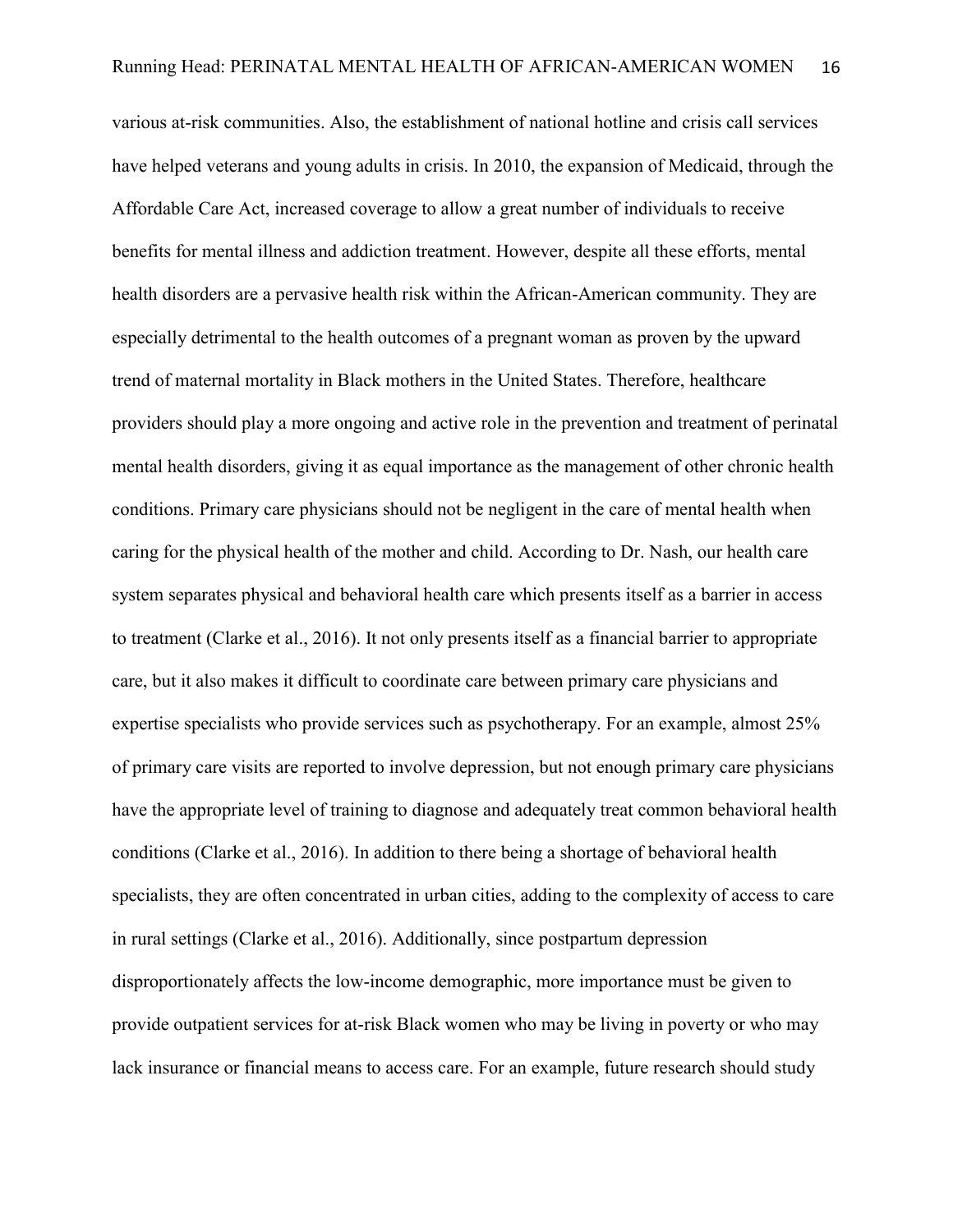the effectiveness of home-based "mobile" therapy and other social service agencies that deliver mental health services within the comforts of a mother's home. A Black woman who is experiencing mild perinatal mood disturbances is highly unlikely to seek a behavioral health service as their first line of treatment. For women who do not require psychiatrists or other specialized care, the healthcare system should accommodate the health concerns of mothers at all stages of perinatal mood depression (Maternity Care Coalition, 2012).

Along with an increase in access to treatment, there is definitely room for improvement in the existing quality of care that is offered by health care professionals. Even though most patients with depressive symptoms are referred to behavioral health specialists, they often only have the most minimal level of training on treatment of depression because of the lack of continuity of care. Moreover, only half the patients who are discharged return for a follow-up outpatient visit within the first week of discharge because of the many barriers to perinatal depression services (Bickley et al., 2013). An exacerbation of symptoms, misdiagnosis, or incomplete treatment are all problems that could arise from lack of continuity of care. Many findings have determined that depressive symptoms are missed in almost half of pregnant women, and furthermore, there is a lack of consistency in formal means of screening and specific questioning (Muzik & Borovska, 2010). In order to reduce the effect of depressive symptoms and other symptoms associated with perinatal mood disorders, future policies should aim to bridge the gap between physical health care (e.g. family medicine, internal medicine, OB/GYN, pediatricians, etc.) and behavioral care specialists. For an example, the implementation of health technologies such as electronic medical records (EMRs) could be a formal method of screening as well as a cost-effective tool. Recently, the Patient Health Questionnaire (PHQ-9) was incorporated into the EMR which screens for depression and quantifies the score into a numeric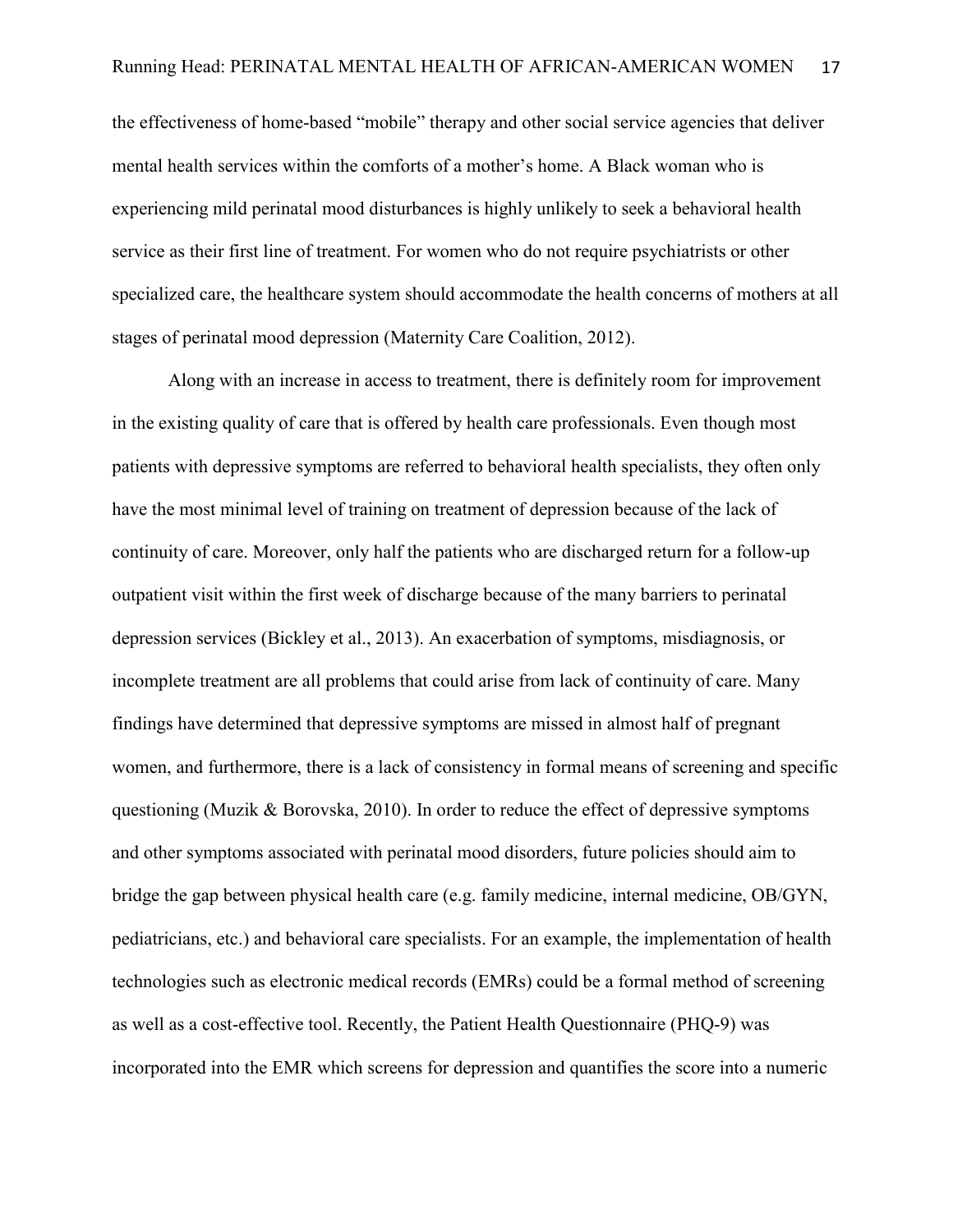value. This allows immediate feedback for individuals who may present with an abnormal score. Ultimately, physicians can reduce the risk of poor health outcomes in pregnant Black women by sharing health information with other providers more efficiently.

Other preventative measures include an increased effort towards understanding the social stigma associated with seeking mental health support that prevents individuals from receiving the care they require. Healthcare providers should work to build relationships with different communities in order to help better shed light on common behavioral health issues. Specifically, within the city of Philadelphia, there is a significant lack in formal mental health services offered to churches and other religious institutions. Since church plays a central role in the Philadelphia African-American community, a greater accommodation of faith-based needs should be assessed and then incorporated into existing programs. Also, it could be beneficial for physicians to ask about Black women's experiences with perceived racial discrimination. An attempt to assess their coping behaviors can provide insight about potential depressive symptoms. Particularly, if they are using avoidant coping to deal with outside stressors, it is important for the clinician to offer other treatment interventions that could be more effective than disengaged problem-solving methods. Incorporation of alternative treatments such as home visiting programs and perinatal depression services in religious settings will aid in destigmatizing mental health in African-American communities. Lastly, in order to develop further interventions, at-risk individuals with an increased risk for mental health issues from race-related stress should be identified. Multicultural identity could potentially serve as a protective psychosocial barrier in addition to spirituality and social support. Future research should look into the combined effect of spirituality, racial identity attitudes, and social support as additive layers of protection against race-related stress and discrimination.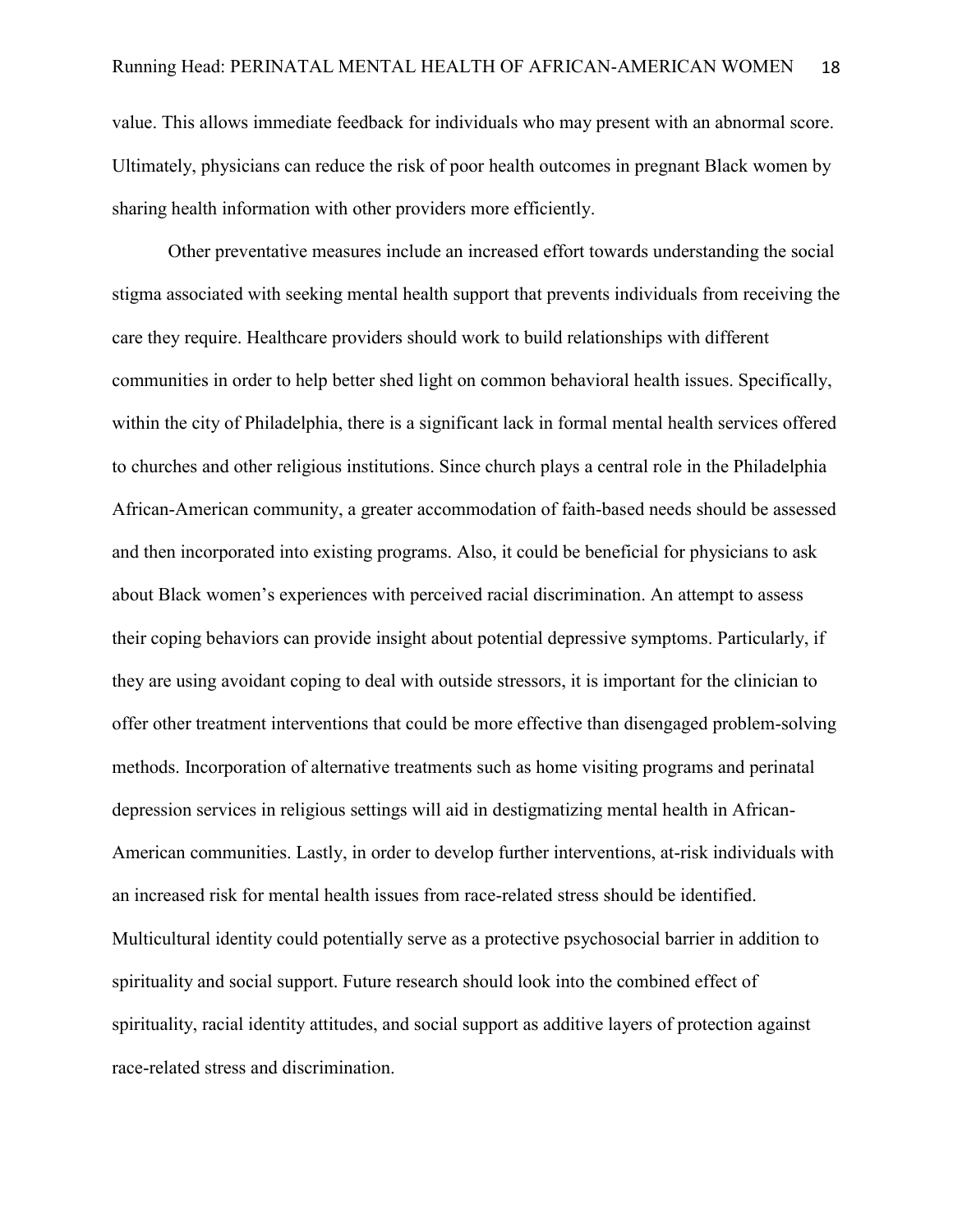# **Conclusion:**

In conclusion, while there is current recognition of the need to address perinatal mental health disorders in African-American women, there is significant room for improvement. In addition to a need for more behavioral health specialists, improvements in existing resources can be made by placing a greater role in the primary care setting to assess and treat individuals with perinatal mental health conditions. In order to achieve this, policymakers should implement the use of a systems-based approach which integrates various sectors of the health system to coordinate the management of care for at-risk patients. Increased "points-of-entry" or more nonbehavioral health clinical specialists would allow for greater detection, diagnosis, and paths for referral for expectant mothers with mental health issues. Treatment of depression and identification of other common comorbid conditions has the potential to decrease the risk of maternal mortality in African-American women. Additionally, support from the community could help in understanding gaps in knowledge and attitudes of perinatal women in different atrisk groups within the African-American community.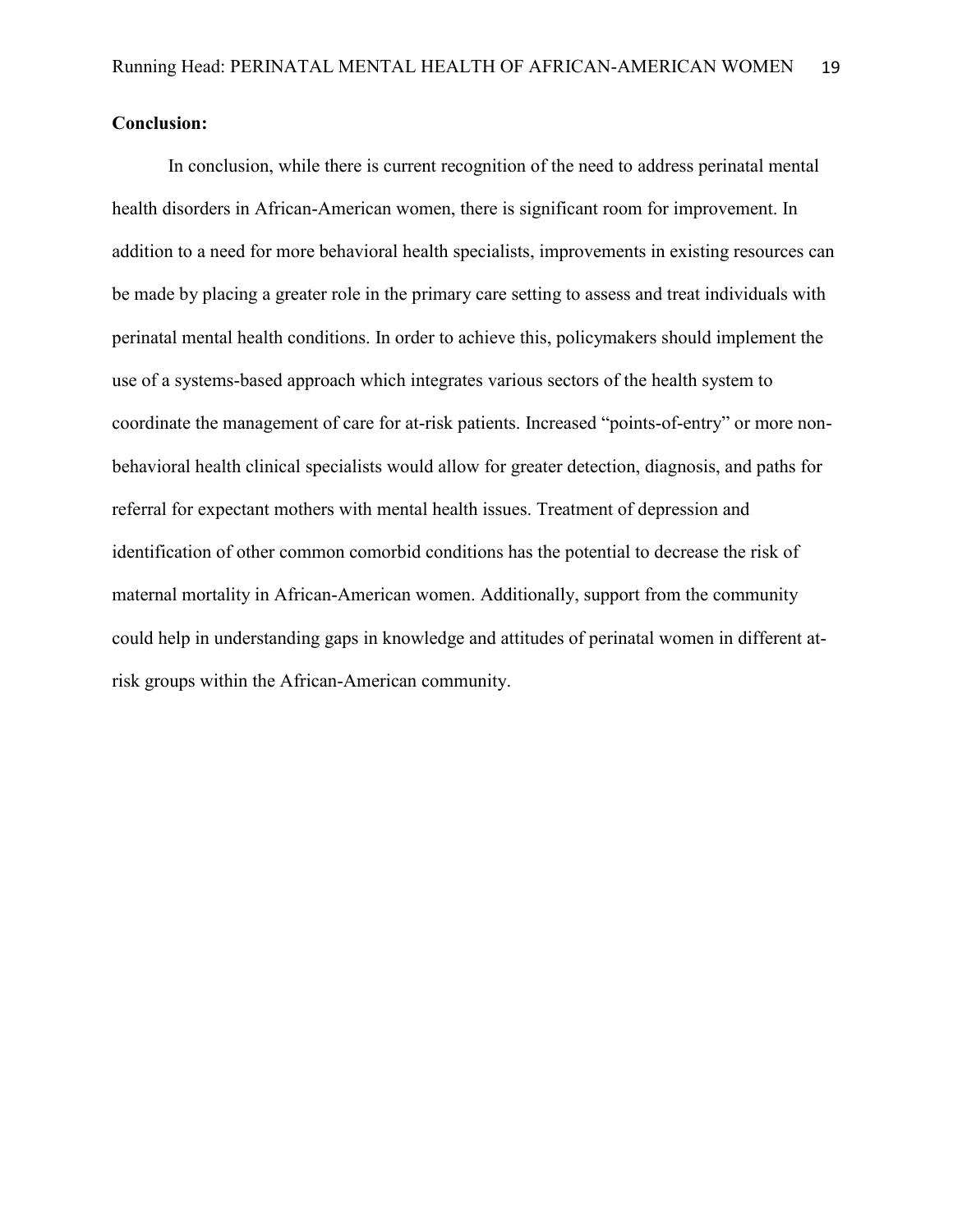#### References

- Anderson, F. M., Hatch, S. L., Comacchio, C., & Howard, L. M. (2017). Prevalence and risk of mental disorders in the perinatal period among migrant women: a systematic review and meta-analysis. *Archives of women's mental health*, *20*(3), 449-462.
- Bickley, Harriet. (2013). Suicide within two weeks of discharge from psychiatric inpatient care: a case-control study. *Psychiatric Services, 64*(7).
- Brondolo, E., Brady Ver Halen, N., Pencille, M., Beatty, D., & Contrada, R. J. (2009). Coping with racism: a selective review of the literature and a theoretical and methodological critique. *Journal of behavioral medicine*, *32*(1), 64–88.
- Breland-Noble, A.M. (2004). Mental Healthcare Disparities Affect Treatment of Black Adolescents. *Psychiatric Ann, 34(*7), 534-538.
- Center for Disease Control and Prevention. (2018). Reproductive Health. Retrieved from https://www.cdc.gov/reproductivehealth/maternalinfanthealth/pregnancycomplications.html.
- Center for Disease Control and Prevention. (2018). Pregnancy Mortality Surveillance System. Retrieved from

[https://www.cdc.gov/reproductivehealth/maternalinfanthealth/pregnancy-mortality](https://www.cdc.gov/reproductivehealth/maternalinfanthealth/pregnancy-mortality-surveillance-system.htm)[surveillance-system.htm.](https://www.cdc.gov/reproductivehealth/maternalinfanthealth/pregnancy-mortality-surveillance-system.htm)

Dauber, S., John, T., Hogue, A., Nugent, J., Hernandez, G. (2017). Development and implementation of a screen-and-refer approach to addressing maternal depression, substance abuse, and intimate partner violence in home visiting clients. *Children and Youth Services Review, 81,* 157-167.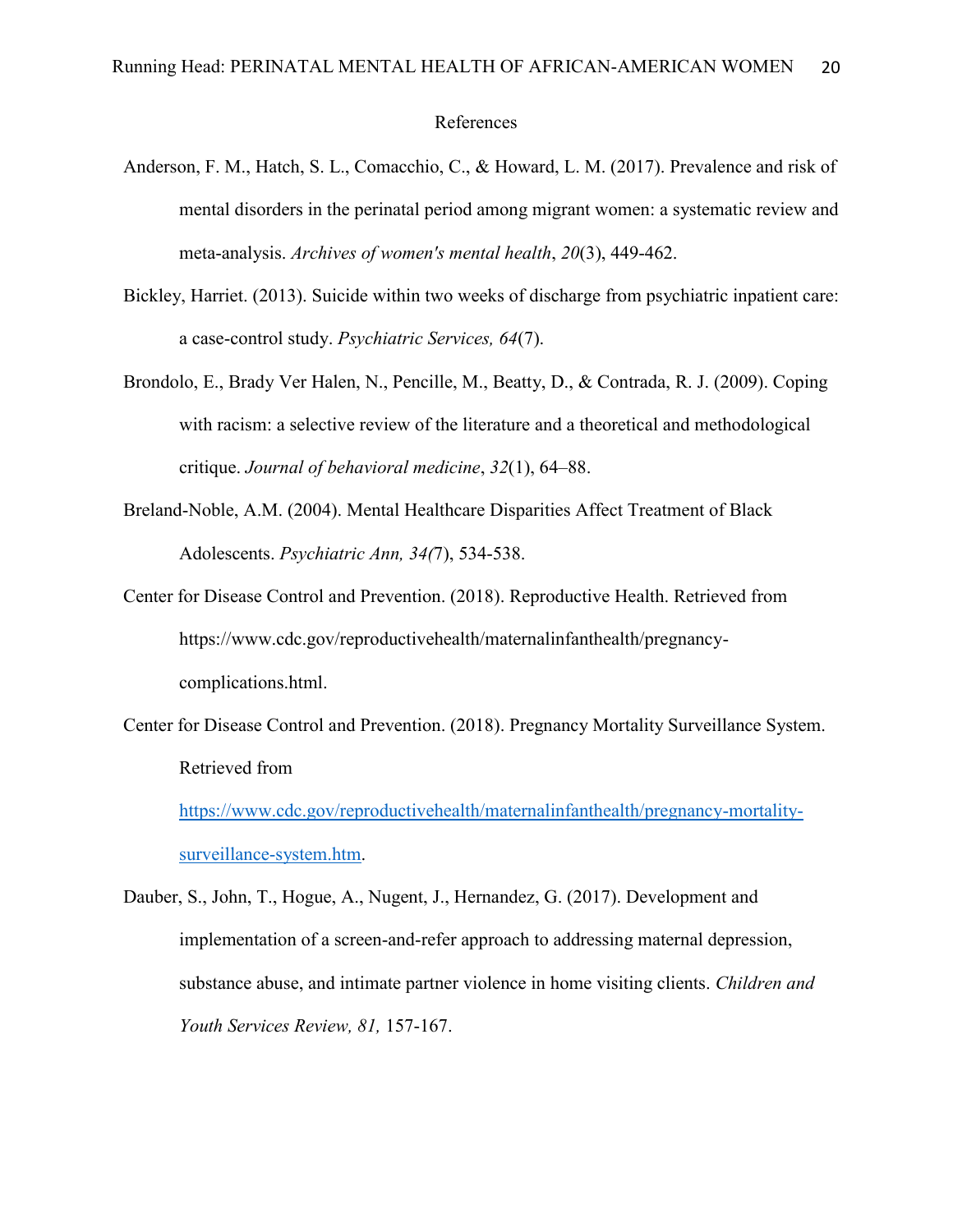- Fingar, K. (2017). Delivery Hospitalizations Involving Preeclampsia and Eclampsia, 2005– 2014. Retrieved from [https://www.ncbi.nlm.nih.gov/books/NBK442039/.](https://www.ncbi.nlm.nih.gov/books/NBK442039/)
- Forrest-Bank, S. S., & Cuellar, M. J. (2018). The Mediating Effects of Ethnic Identity on the Relationships between Racial Microaggression and Psychological Well-Being. *Social Work Research*, *42*(1), 44–56.
- Goodman JH. (2009). Women's attitudes, preferences, and perceived barriers to treatment for perinatal depression. *Birth: Issues in Perinatal Care*, *36*(1), 60–69.
- Jones, H. L., Cross, W. E., Jr., & DeFour, D. C. (2007). Race-Related Stress, Racial Identity Attitudes, and Mental Health among Black Women. *Journal of Black Psychology*, *33*(2), 208–231.
- Judd, F. Stafford, L., Gibson, P., Ahrens, J. (2011). The Early Motherhood Service: an acceptable and accessible perinatal mental health service. *Australasian Psychiatry.*
- Lara-Cinisomo, S., Clark, C.T., Wood, J. (2018). Increasing Diagnosis and Treatment of Perinatal Depression in Latinas and African American Women: Addressing Stigma Is Not Enough. *Women's Health Issues, 28(*3), 201-204.
- Leis, J.A., Mendelson, T., Perry, D.F., Tandon, S.D. (2011). Perceptions of Mental Health Services among Low-Income, Perinatal African-American Women. *Women's Health Issues, 21*(4), 314-319.
- Muzik, M., & Borovska, S. (2010). Perinatal depression: implications for child mental health. *Mental Health in Family Medicine*, (4), 239.
- Mental Health America. (2018). Position Statement 49: Perinatal Mental Health. Retrieved from [http://www.mentalhealthamerica.net/issues/position-statement-49-perinatal](http://www.mentalhealthamerica.net/issues/position-statement-49-perinatal-mental-health)[mental-health.](http://www.mentalhealthamerica.net/issues/position-statement-49-perinatal-mental-health)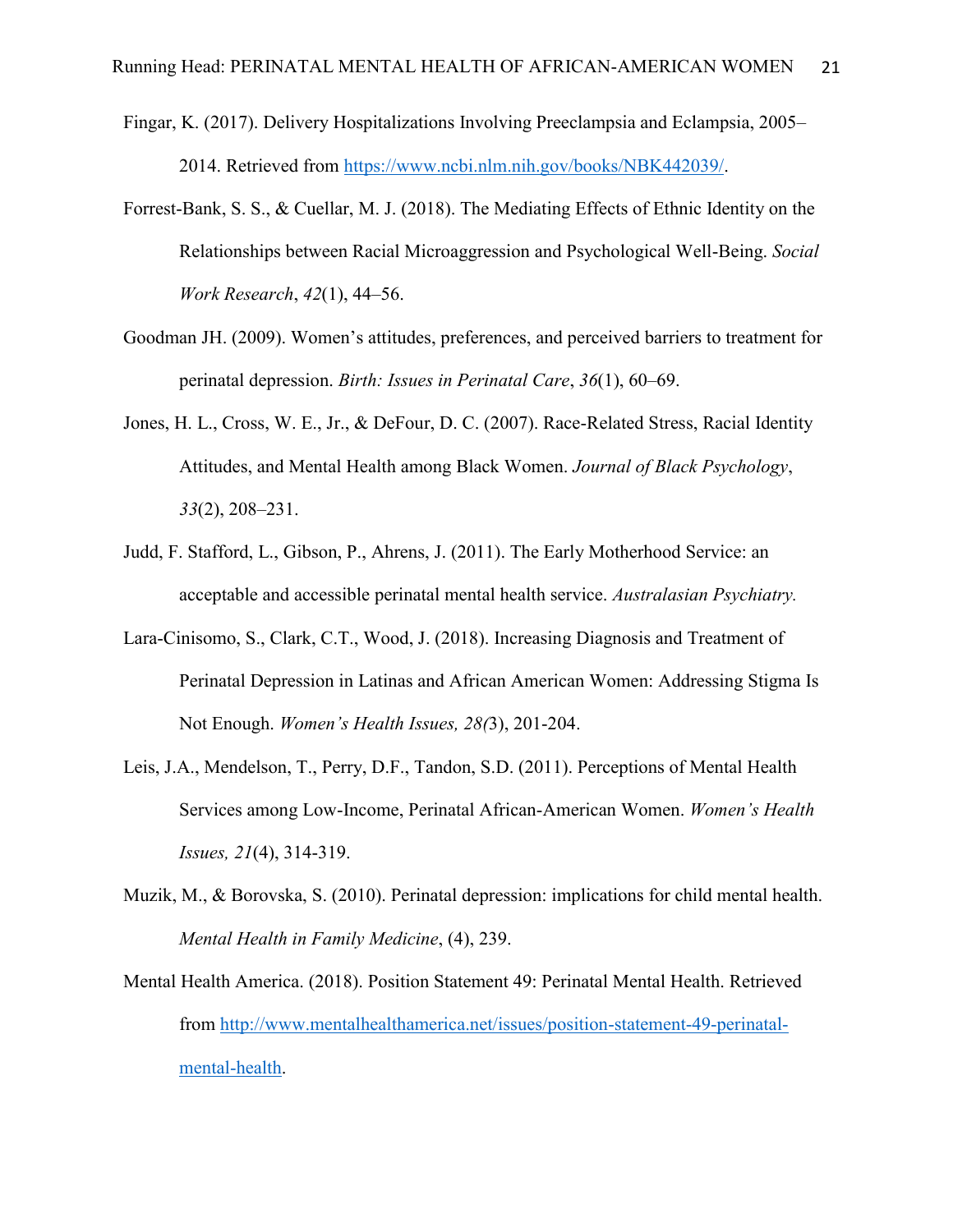- Mitchell, S. J., & Ronzio, C. R. (2011). Violence and other stressful life events as triggers of depression and anxiety: What psychosocial resources protect African American mothers? *Maternal and Child Health Journal*, *15*(8), 1272–1281.
- McCool, W.F., Guidera, M., Janis, J. (2013). The Best Health Care Delivery System in the World? Women's health and maternity/newborn care trends in Philadelphia, PA, United States – 1997-2011: A case report. *Midwifery, 29(*10), 1158-1165.

Philadelphia Department of Public Health. (2015). Retrieved from [https://www.phila.gov/media/20180418095805/MMR-2010-12-Report-final-](https://www.phila.gov/media/20180418095805/MMR-2010-12-Report-final-060115.pdf)[060115.pdf.](https://www.phila.gov/media/20180418095805/MMR-2010-12-Report-final-060115.pdf)

- Taylor, R. J., Ellison, C. G., Chatters, L. M., Levin, J. S., & Lincoln, K. D. (2000). Mental Health Services in Faith Communities: The Role of Clergy in Black Churches. *Social Work*, *45*(1), 73–87.
- Watson, H., Harrop, D., Walton, E., Young, A., & Soltani, H. (2019). A systematic review of ethnic minority women's experiences of perinatal mental health conditions and services in Europe. *PLoS ONE*, *14*(1), 1–19.
- Ward, E. C., Clark, L., Heidrich, S. (2009). African American Women's Beliefs, Coping Behaviors, and Barriers to Seeking Mental Health Services. *Quality Health Research (19)* 11, 1589-1601.
- West, L.M., Donovan, R.A., Roemer, L. (2010). Coping With Racism: What Works and Doesn't Work for Black Women?. *Journal of Black Psychology, 36*(3), 331-349.
- World Health Organization. (2018). Maternal Mortality. Retrieved from https://www.who.int/en/news-room/fact-sheets/detail/maternal-mortality.